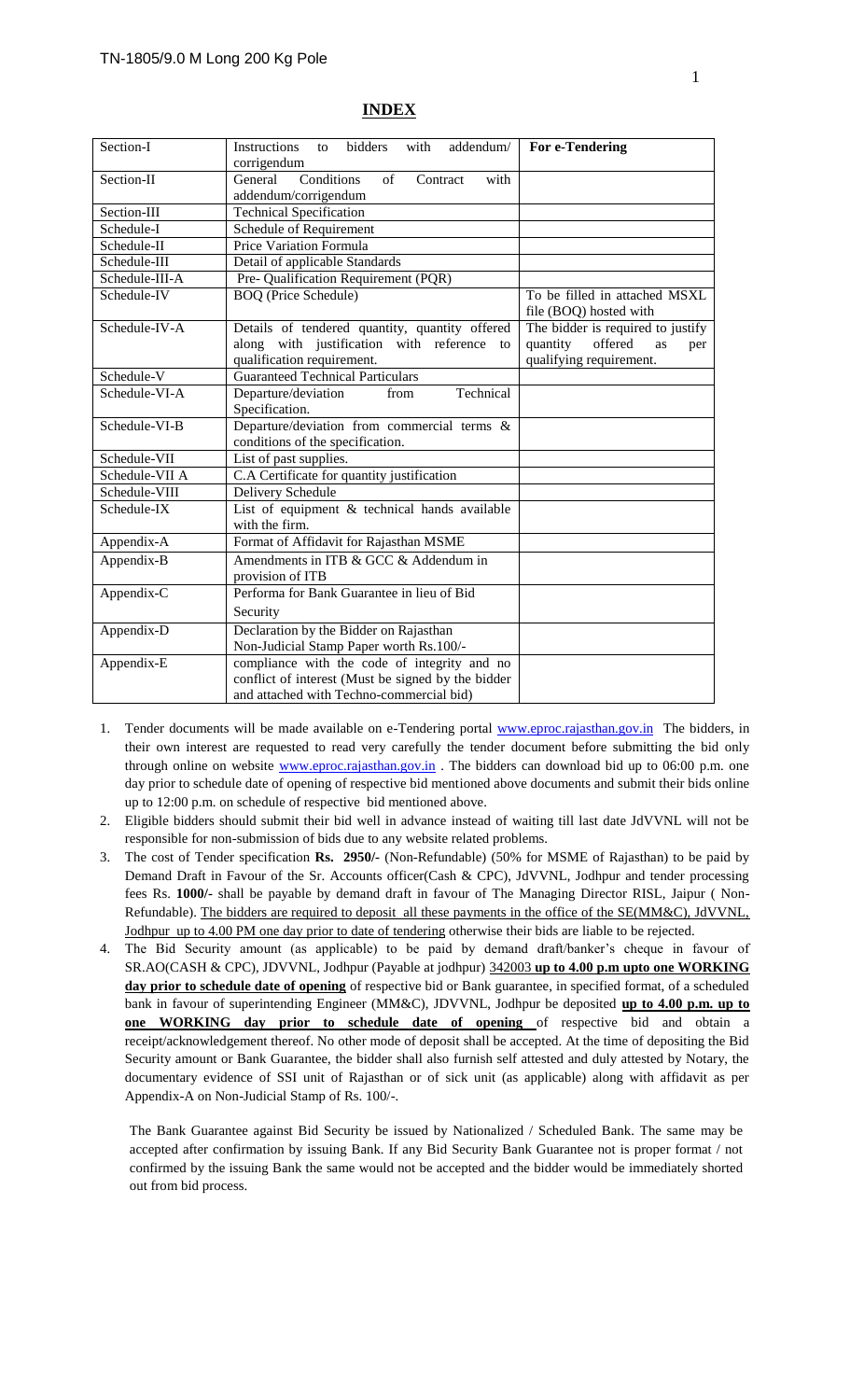

**TELEPHONE: 0291-2651376 FAX: 0291-2746539 Mail Address[: semmcjdvvnl@gmail.com](mailto:semmcjdvvnl@gmail.com)**

## **TENDER SPECIFICATION NO. JdVVNL/SE(MM&C)/EIIIAIII/TN-1805**

Tenders are hereby invited in e-procurement system for purchase of **9.0 M LONG PCC POLES OF 200 KG WORKING LOAD WITH FACTOR OF SAFTY 2.5, UNDER TN-1805** Tenders are to be submitted online in electronic format on website **[http:eproc.rajasthan.gov.in](http://www.eproc.rajasthan.gov.in/nicgep/app)**. The details are as under-

| l S. | <b>Name of Item</b>                    | <b>Quantity</b> | <b>Estimated unit price</b> |
|------|----------------------------------------|-----------------|-----------------------------|
| No.  |                                        |                 |                             |
|      | 9.0 M LONG PCC POLES OF 200 KG WORKING | 5,40,000 Nos.   | <b>Rs. 2312.20 / pole</b>   |
|      | <b>LOAD WITH FACTOR OF SAFTY 2.5</b>   |                 |                             |

| A                        | NIT No.                                   | <b>TN-1805</b>                                                                                        |
|--------------------------|-------------------------------------------|-------------------------------------------------------------------------------------------------------|
| B                        | Cost of Specification                     | Rs. 2950.00 (Two Thousand Nine Hundred Fifty only)                                                    |
|                          |                                           | (50% for MSME of Rajasthan)                                                                           |
| $\mathbf C$              | Processing of RISL                        | Rs. 1,000.00 (One Thousand only)                                                                      |
| D                        | Bid security to be deposited              | <b>General Bidder: Rs 2,49,71,760.00</b>                                                              |
|                          |                                           | Sick Unit: Rs 1,24,85,880.00                                                                          |
|                          |                                           | SSI unit of Rajasthan: Rs 62,42,940.00*                                                               |
| E                        | Validity                                  | 120 days from the next date of opening of techno-                                                     |
|                          |                                           | commercial bid.                                                                                       |
| $\overline{\phantom{a}}$ | $\mathbf{1}$ $\mathbf{0}$<br>$\mathbf{r}$ | $\bullet$ $\bullet$ $\bullet$ $\bullet$ $\bullet$<br>$\bullet$ .<br><b>04 04 8088 78</b><br>$\cdot$ . |

**F** Base date for price variation **01.04.2022** (irrespective of date of opening of tender) **\*In case of SSI units of Rajasthan quotes less than the tendered quantity, then they are required to furnish Bid Security @ 0.5% of the estimated value of quantity offered on the basis of estimated unit FOR destination price mentioned hereunder, failing which bid shall be considered non-responsive.**

 The micro , small & Medium Scale Industries of Rajasthan and sick Industries , other than Small Scale Industries , whose cases are pending before the Board of Industrial and Financial Reconstructioon (BIFR) shall furnish self attested documentary evidence duly attested by notary to claim the above.

| S.N.           | <b>Events</b>                   | Date & Time          | Location                         |
|----------------|---------------------------------|----------------------|----------------------------------|
| 1              | Last Date of downloading of     | Up to 23.05.2022     | www.jdvvnl.com &                 |
|                | tender specifications           | $(6:00 \text{ PM})$  | http:eproc.rajasthan.gov.in      |
| $\overline{2}$ | Last Date of Deposit of cost of | Up to 23.05.2022     | Office of Sr. A.O (Cash & CPC) / |
|                | Tender Specifications & Bid     | $(4:00 \text{ PM})$  | SE (MM&C), JdVVNL, New Power     |
|                | Security and furnishing<br>of   |                      | House, Industrial Area, Jodhpur  |
|                | Processing fee                  |                      |                                  |
| $\mathcal{R}$  | Last Date & time of submission  | Up to 24.05.2022     | http:eproc.rajasthan.gov.in      |
|                | of electronic bid               | $(12:00 \text{ PM})$ |                                  |
| 4              | Opening of Technical Bid        | 24.05.2022           | http:eproc.rajasthan.gov.in      |
|                |                                 | $(3:00 \text{ PM})$  |                                  |
| 5.             | Opening of Price Bid            | To be intimated      | http:eproc.rajasthan.gov.in      |
|                |                                 | separately to the    |                                  |
|                |                                 | qualified bidders    |                                  |

#### **IMPORTANT DATES**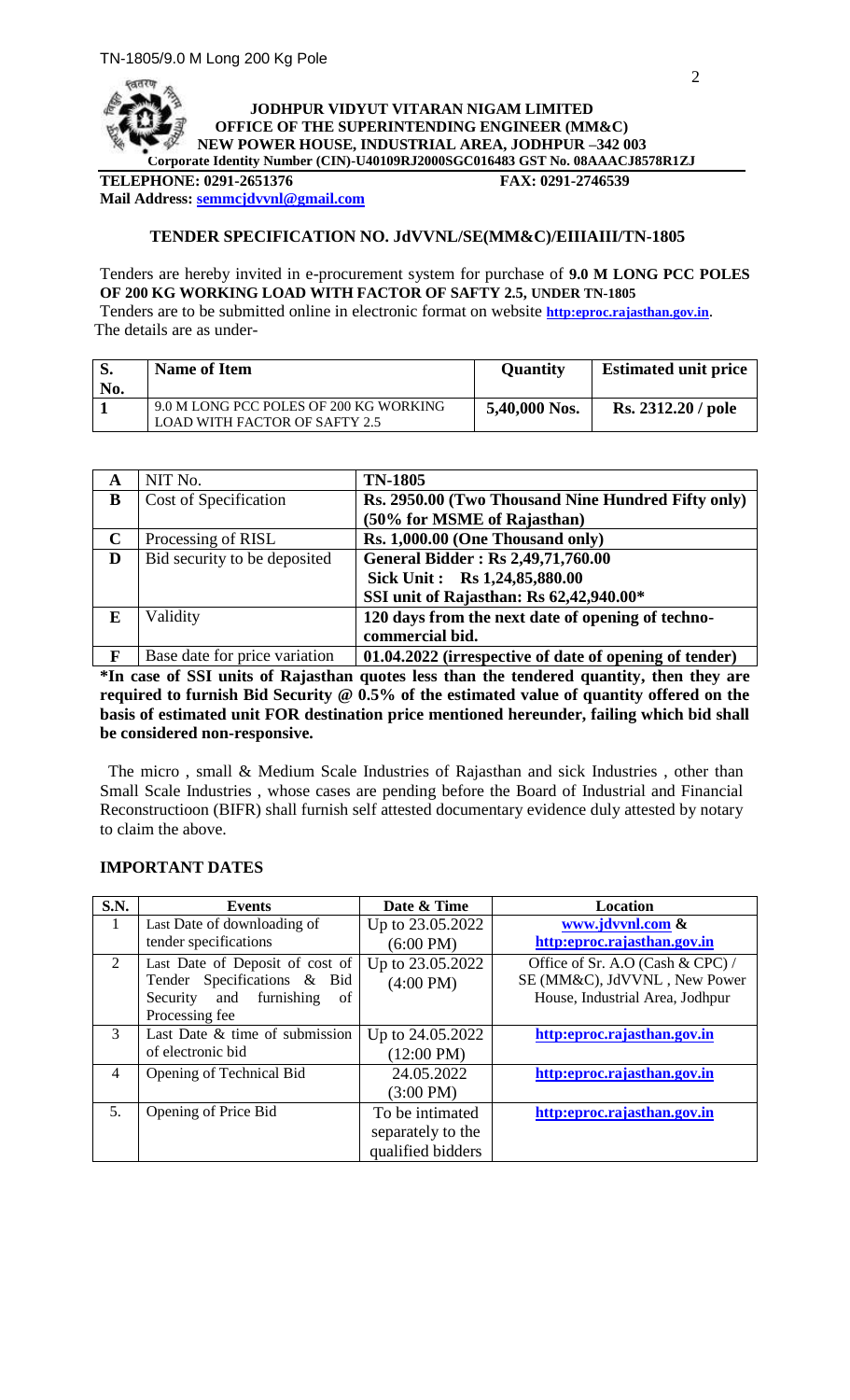#### **SECTION-III**

# **TECHNICAL SPECIFICATION FOR SUPPLY OF 9.0 M LONG PCC POLES OF 200 KG WORKING LOAD WITH FACTOR OF SAFTY 2.5, AGAINST TN-1805.**

#### **1. SCOPE:**

This specification covers the design, manufacture, inspection, testing and delivery of finished 9.0 M long- 200 Kg. rectangular shaped, solid prestressed cement Concrete poles, witnessing of tests before dispatch and its transportation from the firm's works to consignee's head quarters. These poles are to be used for erection of 11 KV & LT over head lines and installation of 11/.4 KV distribution transformers.

## **2. CLIMATIC CONDITIONS**

| I. Peak ambient temperature                              | 50 Degree C   |
|----------------------------------------------------------|---------------|
| II. Maximum average ambient temperature                  | 40 Degree C   |
| III. Maximum temperature attainable                      | 60 Degree C   |
| IV. Maximum relative humidity                            | 100 %         |
| V. Minimum relative humidity<br>50 %                     |               |
| VI. Average number of thunder storm days per annum<br>40 |               |
| VII. Average number of rainy days per annum<br>100       |               |
| VIII. Average annual rainfall                            | 10-100 cm     |
| IX. Maximum wind pressure                                | $100$ Kg/sq.m |
| X. Altitudes not exceeding                               | 1000 mtrs.    |

#### **3. REQUIREMENT**

The tentative requirement of 9.0 M long poles designed for working load 200 Kg with factor of safety 2.5 is **5,40,000 Nos.** approx. These poles are required for erection of 11 KV & LT over head lines and installation of 11/.4 KV distribution transformers.

The quantity indicated above is tentative and purchaser reserves right to increase/ decrease the same at the time of finalization of tender.

#### **4. DELIVERY SCHEDULE:**

The maximum commencement period shall be 40 days from the date of receipt of LOA, and entire ordered quantity shall be completed in **eight (8) months** thereafter. The bidder is required to quote monthly delivery. In case ordered quantity is different than quoted quantity, monthly delivery shall be adjusted proportionately. Tenders in which monthly delivery is not indicated are likely to be ignored.

## **5. DETAILS OF APPLICABLE STANDARDS/SPECIFICATION/MANUALS:**

The pole shall comply with the relevant provisions made in the following Indian Standards Specification (now BIS) with latest amendments / REC specifications.

| $\vert$ 1      | REC manual No.13/1977 (part-I)                                             | Manual on manufacturing of solid poles part-I design<br>aspects.                                                                   |
|----------------|----------------------------------------------------------------------------|------------------------------------------------------------------------------------------------------------------------------------|
| $\overline{2}$ | REC manual No.13/1977 (Part.II)                                            | Manual on manufacturing of solid PCC poles part.II<br>manufacturing aspects.                                                       |
| 3              | specification No.15/1979<br><b>REC</b><br>(amended upto 1983 & thereafter) | Prestressed cement concrete poles (FOS/2.5) for 11<br>KV and LT lines.                                                             |
| $\overline{4}$ | IS:1678/1978 (Latest amended)                                              | Specification for PCC poles for overhead power<br>traction & telecommunication lines.                                              |
| 5              | IS:2905/1989 (Latest amended)                                              | Method of test for PCC poles for overhead power and<br>telecommunication lines.                                                    |
| 6              | $IS:7321/1974$ (Latest amended)                                            | Code of practice for selection handling and erection<br>concrete poles for overhead power<br>οf<br>and<br>telecommunication lines. |
| $\overline{7}$ | $IS:1343/1980$ (Latest amended)                                            | Code of practice for prestressed concrete                                                                                          |
| 8              | IS: $456/1978$ (Latest amended)                                            | Code of practice for plain and reinforced concrete                                                                                 |
| 9              | IS: 1785(Latest amended)                                                   | For HT steel wires for prestressed concrete                                                                                        |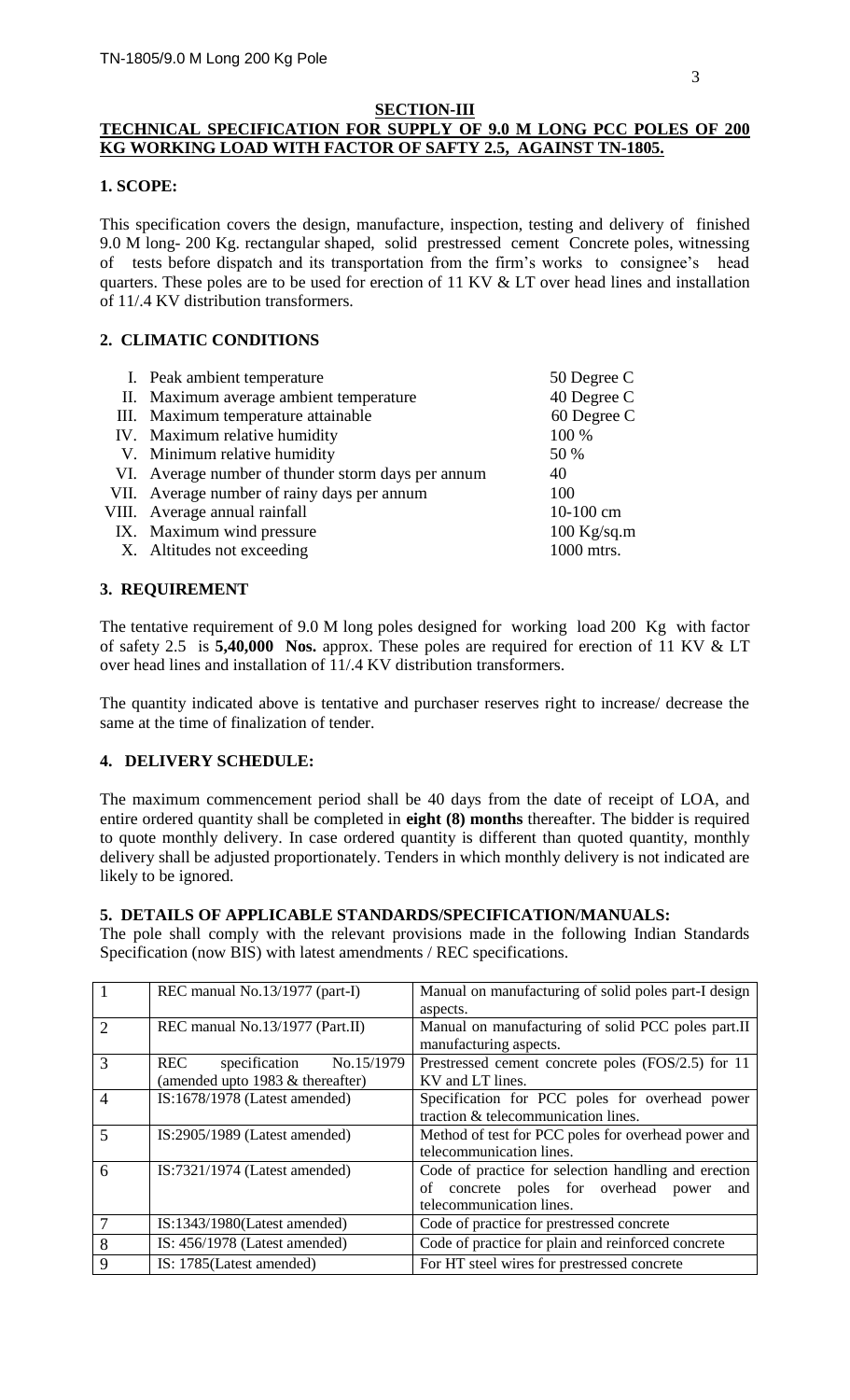## **6. MATERIAL**

The following quality of material should be used for manufacturing of PCC poles**.**

**(i) CEMENT :** The cement used in manufacture of prestressed concrete poles shall be ordinary or rapid hardening portland cement conforming to IS:269/ 1976 (specification for ordinary and low heat portland cement) or IS:8041-E-1978 (specification for rapid hardening portland cement) or portland cement conforming to IS:8112/1976.

**(ii) AGGREGATES :** Aggregates used for the manufacture of prestressed concrete poles shall conform to IS:383/1970 (specification for coarse and fine aggregates from natural sources for concrete). The nominal maximum size of fine aggregates shall not exceed 10 mm.

**(iii) WATER:** Water should be free from chlorides, sulphates, other salts and organic matter. Potable water is generally suitable.

**(iv) ADMIXTURES:** These admixtures should not contain calcium chloride or other chlorides and salts which are likely to promote corrosion of pre-stressing steel.

**(v) PRE-STRESSING STEEL :** The prestressing steel wires including those used as untentioned wires should conform to IS:1785 –1966 Part.I (Specification for plain hard drawn steel wire) or IS:"6003/1970 (Specification for indented wire for prestressed concrete). The type design for plain wires of 4 mm diameter are with a guaranteed ultimate strength of 175 Kg./sq.mm.

**(vi) CONCRETE MIX:** The concrete mix. shall be designed to the requirements laid down for controlled concrete (also called design requirement laid down/ mix. concrete) in IS:1343/1980 (Code of practice for prestressed concrete) and IS:456/1978 (code of practice for plain and reinforced concrete) subject to the following special conditions :

a) Min. working cube strength at  $28<sup>th</sup>$  day should be at least 450 Kg. / cm.<sup>2</sup>

- b) The mix. should contain at least 380 Kg. cement per cubic metre of concrete.
- c) The concrete strength at transfer should be at least  $225\text{Kg}$ . / cm.<sup>2</sup>

d) The mix. should contain as low water content as is consistent with adequate workability. If it becomes necessary to add water to increase the workability the cement content should also be raised in such a way that the original value of water cement ratio is maintained.

**(vii) REINFORCEMENT:** The reinforcing bars and wires used for manufacturing of prestressed cement concrete poles shall conform to the following Indian standards.

- i) Mild steel bars conforming to IS:432/1966.
- ii) High tensile steel wires conforming to IS:1785/1966.

**(viii) WELDING AND LAPPING OF STEEL:** The high tensile steel wire shall be continuous over the entire length of the tendon. Welding shall not be allowed in any case. However, jointing or coupling be permitted provided the strength of the joint or coupling is not less than the strength of each individual wire.

#### **7. DESIGN REQUIREMENT:**

The poles shall be designed to meet the following requirements.

- a) The poles shall be planted directly in the ground with a planting depth of 1.5 metres.
- b) The working load on the poles shall be 200 Kg. applied at 0.6 Mtr. from top.
- c) The factor of safety shall not be less than 2.5.
- d) The average permanent load should be 40% of the working load.
- e) The Factor of safety against first crack load shall be 1.0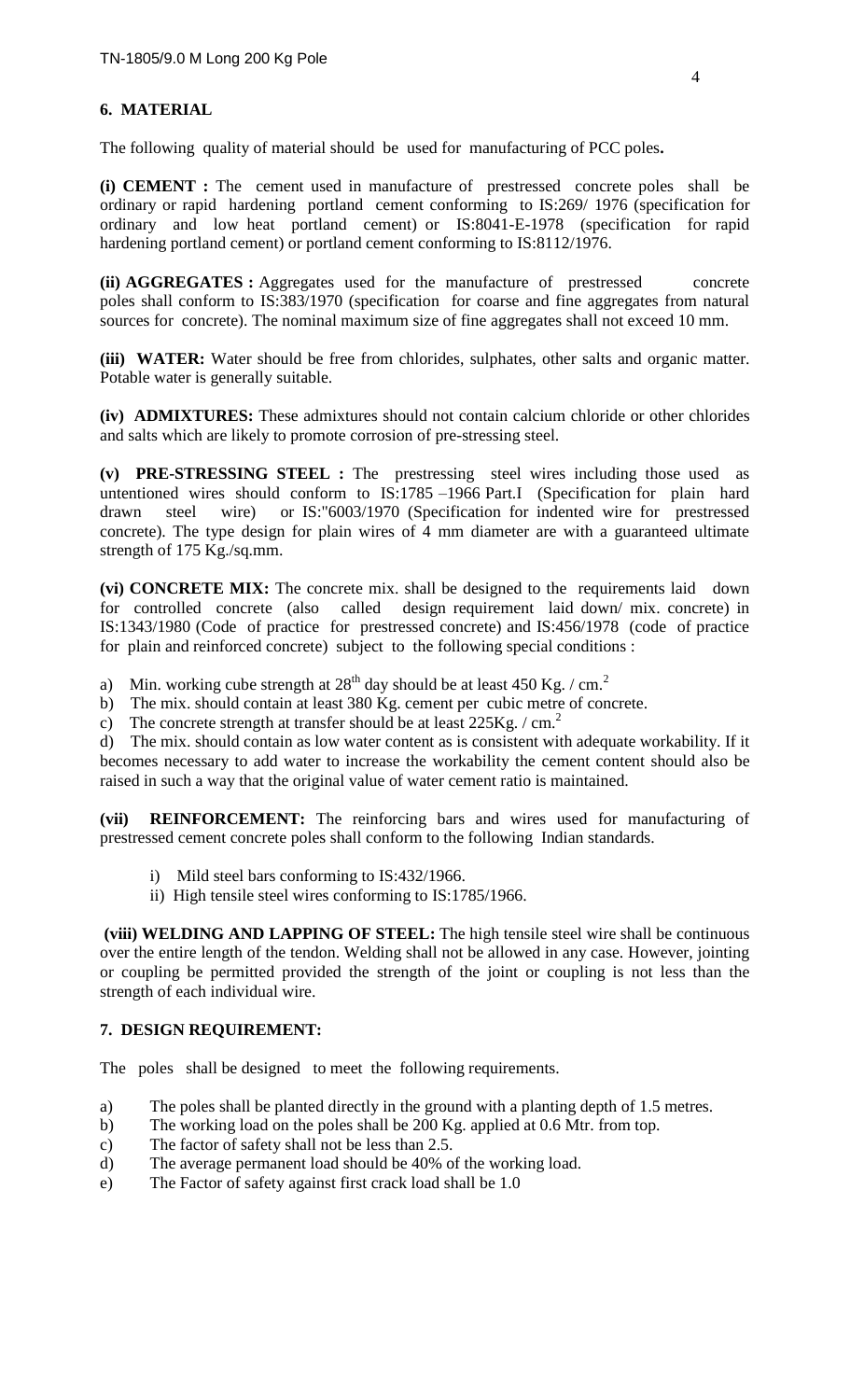- f) The ultimate moment capacity in the longitudinal direction should be at least one fourth of that in the transverse direction.
- g) The max. compressive stress in concrete at the time of transfer of presetress should not exceed 0.8 times the cube strength.
- h) The concrete strength at transfer shall not be less than half of the 28<sup>th</sup> day strength ensured in the design i.e. :  $450x0.5 = 225$  KG./SQ.MM.
- i) The concrete cover measured from outside of prestressing tendon shall be 30 mm.
- j) At the design value the first crack load the modules of rupture shall not exceed 55.2 Kg. / cm for M-45 concrete.

# **8. OPTIMUM DESIGN DIMENSIONS :**

| Bottom depth.         | $\mathcal{L}$ | $300 \text{ mm}$             |
|-----------------------|---------------|------------------------------|
| Top depth.            |               | 145 mm                       |
| Breadth.              |               | $114 \text{ mm}$             |
| No. of tensioned wire |               | 16 Nos. wires of 4 mm dia.   |
| Configuration type. : |               | JdVVNL specification TN-1805 |

# **9. OTHER TECHNICAL REQUIREMENT :**

A) **EARTHING** : Earthing shall be provided, by having continuous length of 4 mm dia G.I.wire embeded in concrete during manufacture and the ends of G.I. wire left projected from the transverse face of the poles to a length of 100 mm at 250 mm from top and 150 mm below ground level (Planting depth to be 1.5 M) The tolerance of 25 mm shall be allowed in position of earth wire. The earth wire shall not be allowed to entangle with prestressing wires.

**B) EYE HOOKS :** The eye hooks shall be provided on the middle of transverse face of the pole as per IS: 7321/1974 at a distance of about 2.25 metre from top and about 1.8 metre from the bottom, to facilitate the handling. The eye hooks shall be of 12 mm dia MS round and shall have an internal dia of 40 mm. The tolerance of minus 5 mm and plus 20mm in internal dia of eye hooks shall be allowed. The eye hooks in question shall be securely embedded in the pole to ensure safe handling.

**C) REINFORCEMENT :** The poles offered should have 8 Nos. rings of 4 mm dia HT wires rings on top side of the pole and 8 Nos. rings of 4 mm dia HT wire rings on the bottom side of the pole thus total HT wire rings should be 16 in all or 4 Nos. of 6 mm dia MS round rings on top side and 4 Nos. of 6 mm dia MS round rings on bottom side are to be provided. The minimum inter spacing of 20 mm in case of 4 mm dia HT wire rings and 30 mm in case of 6 mm dia MS round rings is to be maintained. These rings should be complete and rectangular in shape with minimum over lapping of 20 mm. No rings are to be bunched together.

**D) HOLES :** The poles offered should have two holes of 18 mm dia on longitudinal face of pole (broad face) to fix top hamper. The top hole shall be at the distance of 60 mm from top of pole and second hole will be at 160 mm from top of pole.

#### **10. WORKMANSHIP :**

(i)All materials used in the finished PCC poles and workmanship shall be of required quality. No deviation with technical particulars required as per this tender specification shall be allowed.

(ii) Apart from the requirements regarding the design, material, process of manufacture, dimensions shape, workmanship finishing etc., acceptability of PCC poles shall be determined by the results of various tests to evaluate their properties as stipulated in the relevant IS/specification.

# **11. DRAWINGS :**

Approved copy of drawing is enclosed herewith the Technical Specification and bidder shall manufacture / supply the material in accordance of approved drawing of JdVVNL.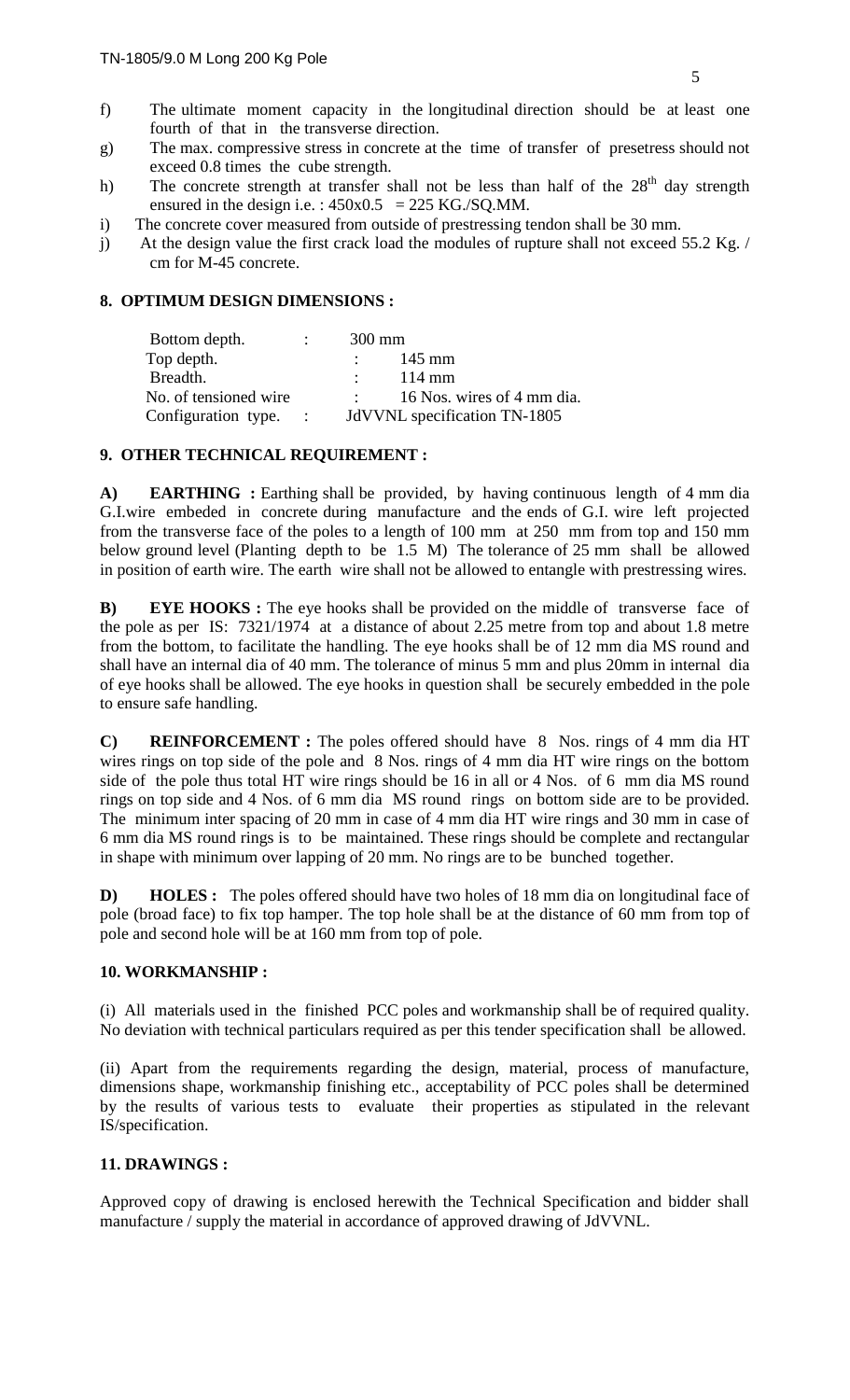# **12. MARKING :**

(A) The poles shall be clearly  $&$  indelibly marked with the following particulars by engraving properly at a height of 3 metres from the bottom end so as to be easily readable after erection. Marking should not be painted.

- 1. S.No. of pole.
- 2. Date, month and year of manufacturing.
- 3. Name/mark of manufacturer.

 It should be distinct and should not resemble with mark of other manufacturers and if it resembles with marking of other manufacturers then you should change your marking.

- 4. Length and working load 9.0 M / 200 Kg.
- 5. JdVVNL- TN -1805.

The above details should be engraved at suitable position  $\&$  clearly written in visible letters having equal & readable size otherwise the material may not be accepted.

**(B) BLACK STRIP PAINTING:** A strip of 30-40 mm shall be painted on one side (transverse face) of the pole at a planting depth (1.5 Metre from bottom) with oil paint of black colour in such a manner that the black strip shall be visible above the ground. Poles without marking of black strip will not be accepted and considered as rejected.

# **13. INSPECTION, TESTING & CHECKING :**

The inspection and testing shall be carried out at supplier's works as per relevant ISS: GTP before dispatch in accordance with the clause No.1.27 of GCC

The supplier shall incorporate the following certificate in his offer letter which should indicate Sr. No. & total No. of poles casted on different dates, as offered for the present inspection :

a) That all the PCC poles included in the lot under the present inspection conform to the design, strength and workmanship required as per the purchase order, GTP of the specification and contract drawing under the TN-1805.

b) That none of the PCC poles offered for the present inspection was previously rejected / not considered for inspection or tested for transverse load strength by any other inspecting officer.

The supplier shall furnish the following certificates / tests results to our Inspecting Officer at the time of inspection, if desired.

a) The supplier shall furnish test results from the manufacturer to substantiate that HT steel wire of required quality was used in the manufacture of PCC poles under the present inspection.

b) The supplier shall certify that cement, prestressed steel wires, M.S. Bars, aggregates and other material had been used as per the required specifications, to manufacture the PCC Poles under the present inspection.

The supplier shall arrange the required number of PCC Poles out of the offered lots as per the sampling plan under this specification for witnessing the various tests by Inspecting Officer. The poles so tested in presence of the Inspecting Officer shall be preserved for atleast 30 days from the date of inspection for subsequent checking by any other representative for the purchaser if needed. The supplier shall intimate in writing name and address of purchaser of tested poles otherwise the PBG will not be released.

The supplier shall provide the following documents to Inspecting Officer, to facilitate and authenticate the process of inspection, checking and testing.

a) One set of copies of P.O., relevant IS and specification of TN (with the latest amendment, if any)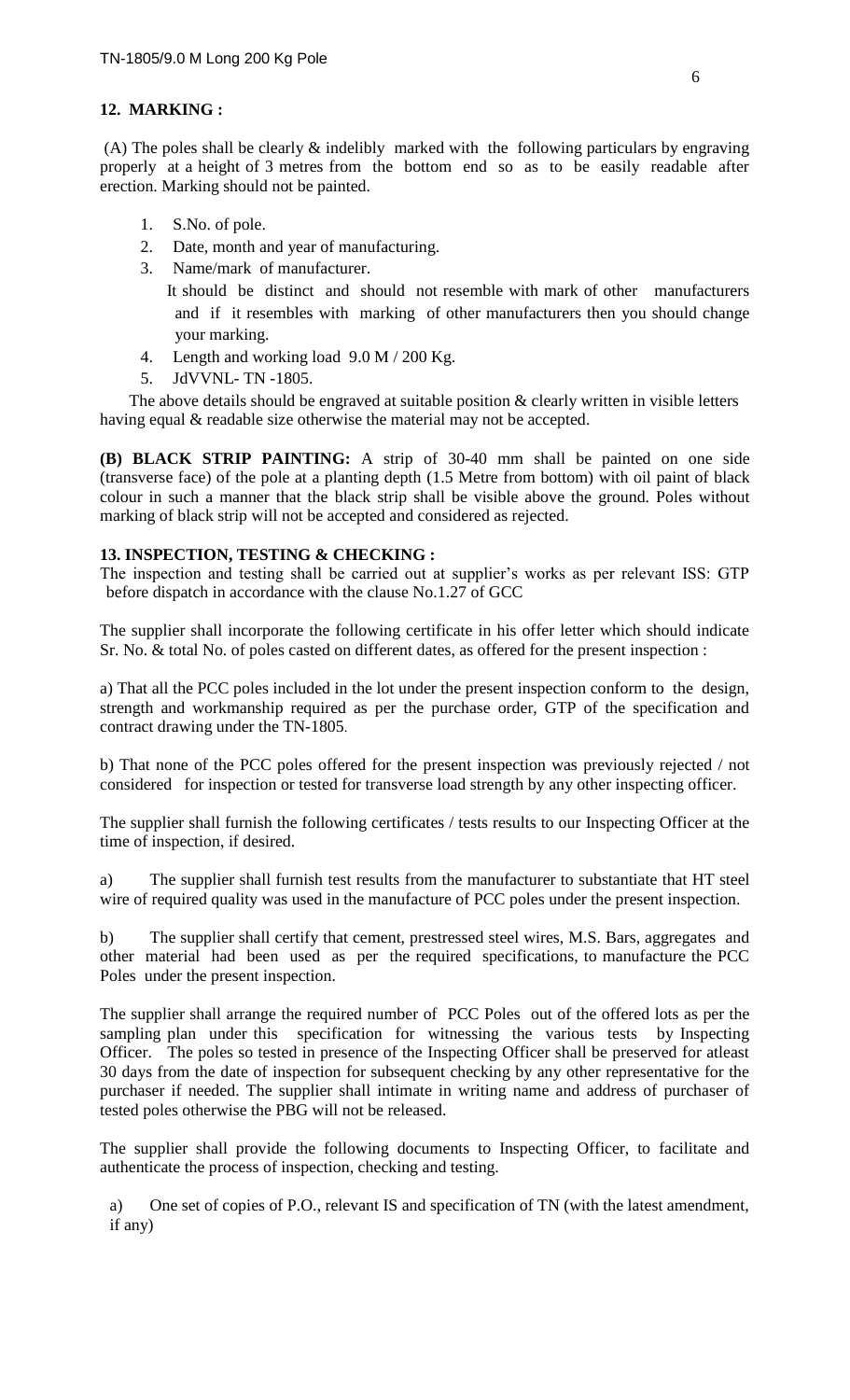b) Copy of approved Drawing.

c) Details of all meters/ instruments / equipments to be used in the process of checking and testing of the material along with the details for their last calibration (original) certificates of calibration indicating that calibration had been done to full range on all the scales to verify that the last calibration and sealing was got done from the manufacturer or an independent test house approved by Government within one year prior to the date of inspection.

Inspection shall not be carried out further, if the above requirements are not fulfilled satisfactorily.

#### **A. SAMPLING:**

a) In a consignment, 500 poles or a part thereof of the same overall length, same dimensions and belonging to the same batch of manufacturer shall be grouped together to constitute a lot.

For ascertaining the conformity of the materials in the lot to the requirements of the specification, samples shall be tested from each lot separately.

The number of poles to be selected from the lot shall depend on the size of the lot and shall be according to table as under:-

| Size of lot or sub-lot | Dimensional requirement |                    | No. of poles for    |  |
|------------------------|-------------------------|--------------------|---------------------|--|
| in numbers             | sample size             | Permissible No. of | transverse strength |  |
|                        | (n)                     | defective samples  | test<br>(n)         |  |
|                        |                         |                    |                     |  |
| Upto $100$             |                         |                    |                     |  |
| 101 to 200             |                         |                    |                     |  |
| 201 to 300             |                         |                    |                     |  |
| 301 to 500             | 30                      |                    |                     |  |

#### **Sample size and criterion for conformity :**

 The minimum size of lot which can be offered for inspection is 200 Nos. of pole except in case of last lot which may be for left out balance quantity. Lot size once offered for inspection cannot be reduced subsequently under the re-inspection, unless re-inspection charges for each lot / sub-lot out of the original lot is deposited.

b) Deviation in selection of samples may be effected by the Inspecting Officer only if he thinks that the purpose of checking / testing will be better served by such deviation.

c) The number of poles, in every lot/sub lot, which does not satisfy, the requirement of overall length, cross section and uprightness shall not exceed the corresponding number given in Col.3 of the above Table. If the number of such poles exceeds the corresponding number, supplier shall segregate the pole not confirming the requirement of specification and shall submit the remaining poles for checking. Fresh poles as per sample size indicating in Col.2 will be drawn from the remaining poles of the offered lot or sub lot and subject to similar checking. If the number of effective poles in the second sample of poles also exceeds the permissible number indicated in Col.3 then the subject lot or sub lot under inspection will be rejected without further checking. Result of all such checking shall be recorded.

d) PCC poles, in every lot/sub lot sampled for transverse load strength test shall satisfy the requirement of the test. Initially selection of sample and inspection and testing of poles will be undertaken as usual as is being done according to IS:1678/1998 and IS:2905/1989 with latest amendments. In case the samples selected satisfied the dimensional requirements and also withstand transverse load test, the lot stands cleared.

In case of one or more poles fail during transverse load test, then twice the number of originally tested shall be selected from those already selected and subjected to the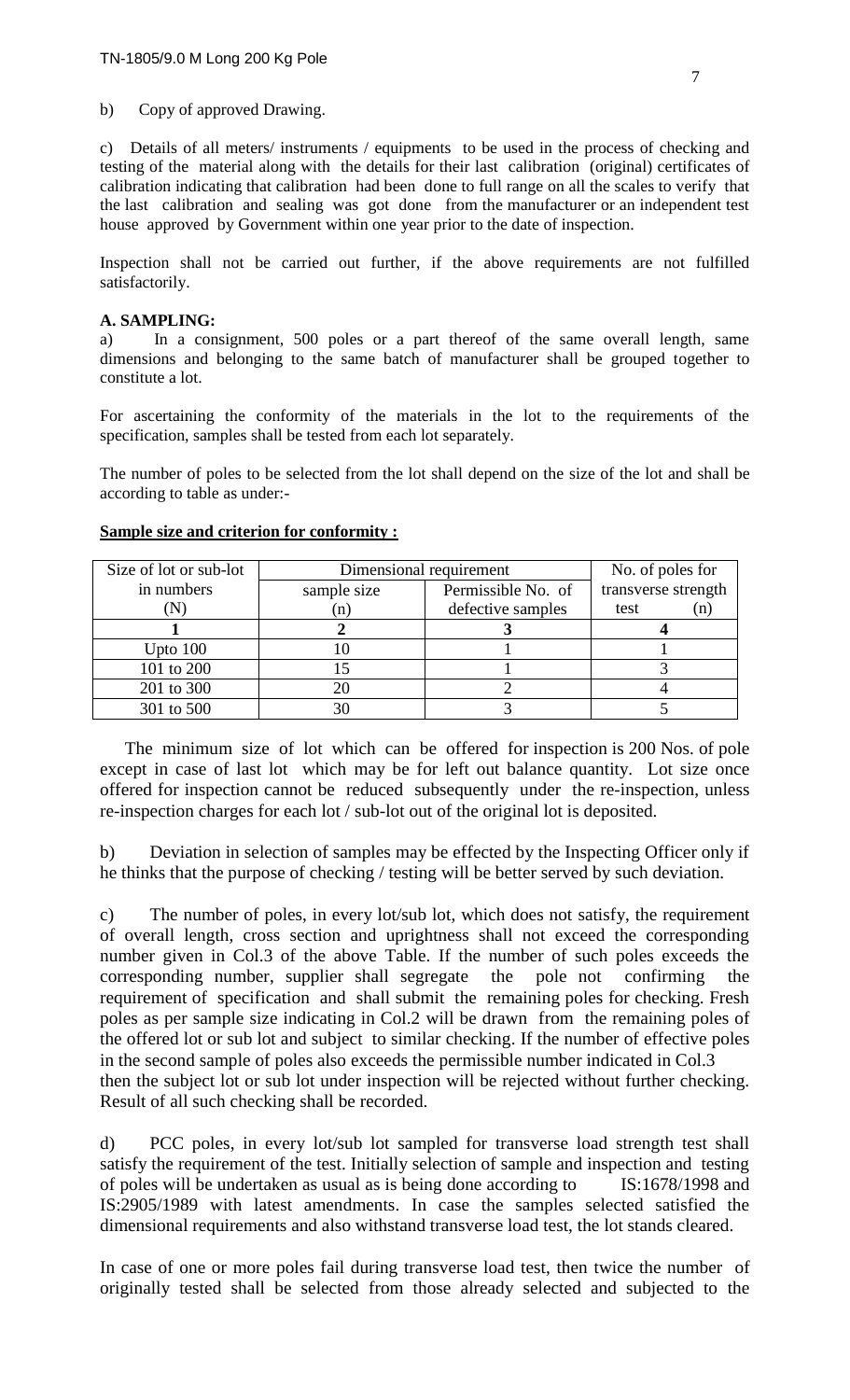tests. If these poles withstand the transverse load test the entire lot will be deemed to have passed the tests and will be cleared, but if one or more pole fails during double sampling, then leaving aside the sub-lots for which double sampling was done and where samples could not withstand transverse load test, the remaining sub-lots representing poles from which have withstood transverse load test will be accepted provided they satisfy clause No. 9.3.2 of IS:1678/1978. However, the destruction test from the sub-lots will be done by the inspecting officer on the poles on which transverse load was performed and the acceptance of these sub-lots will be on the basis of the test results observed by the inspecting officer during destruction test on the respective representative poles.

e) All the poles subject to transverse load strength test shall be reserved for at least 30 days from the date of inspection for any subsequent checking by any other representative of the purchaser, if required. These poles shall not be dispatched /supplied to the purchaser.

f) One pole from the poles subject to transverse load strength test, from every lot / sub lot, shall be destructed for following measurement/checking.

i) To measure clear thickness of concrete cover at three points one within 1.8 metre from the bottom end of the pole, the second within 0.6 meter from the top end of the pole and the third at an inter-mediate point. The mean value shall be compared with the specified value.

ii) To check Nos., size & configuration of steel reinforcement and GI earth wire.

The destructed poles shall also be preserved for at least thirty days from the date of inspection for subsequent checking by any other representative of the purchaser if required.

## **B) INSPECTION:**

Inspection shall comprise of:

a) Verification of offered quantity as per packing list

- b) Visual inspection for shape, workmanship and finishing of the PCC poles.
- c) Checking of dimensions as per the GTP / specification

#### **C) WITNESS OF TESTS :**

- i) On PCC poles selected for transverse load strength test as per sampling plan.
- ii) On one PCC pole from every lot/sub lot be destructed to ascertain the No., size and configuration of steel reinforcement and GI earth wire etc.

The supplier should have transverse load testing arrangements of its own.

Testing arrangement shall be preferably as specified in the relevant specification i.e. IS:1678/1978 & IS:2905/1989 (both latest amended). As per provision of Clause No.6.2.3 of IS:2905/1989 the load shall be applied at a point stipulated in the relevant IS by means of a suitable device such as a wire rope and winch placed in a direction normal to the direction of the length of the pole so that the minimum length of the straight rope under pull is not less than the length of the pole.

As per provision of Clause No.6.2.5 "load measurement" of IS: 2905/1989. The dynamometer or any other satisfactory method of load measurement shall be calibrated at regular intervals and capable of measuring load to the accuracy of 50 N may be adopted.

The transverse strength test on poles shall be conducted in accordance with IS 2905. A prestressed concrete pole shall be deemed not to have passed the test if cracks wider than 0.1 mm appear at a stage prior to the application of the designed transverse load at first crack and the observed ultimate transverse load is less than the designed ultimate transverse load.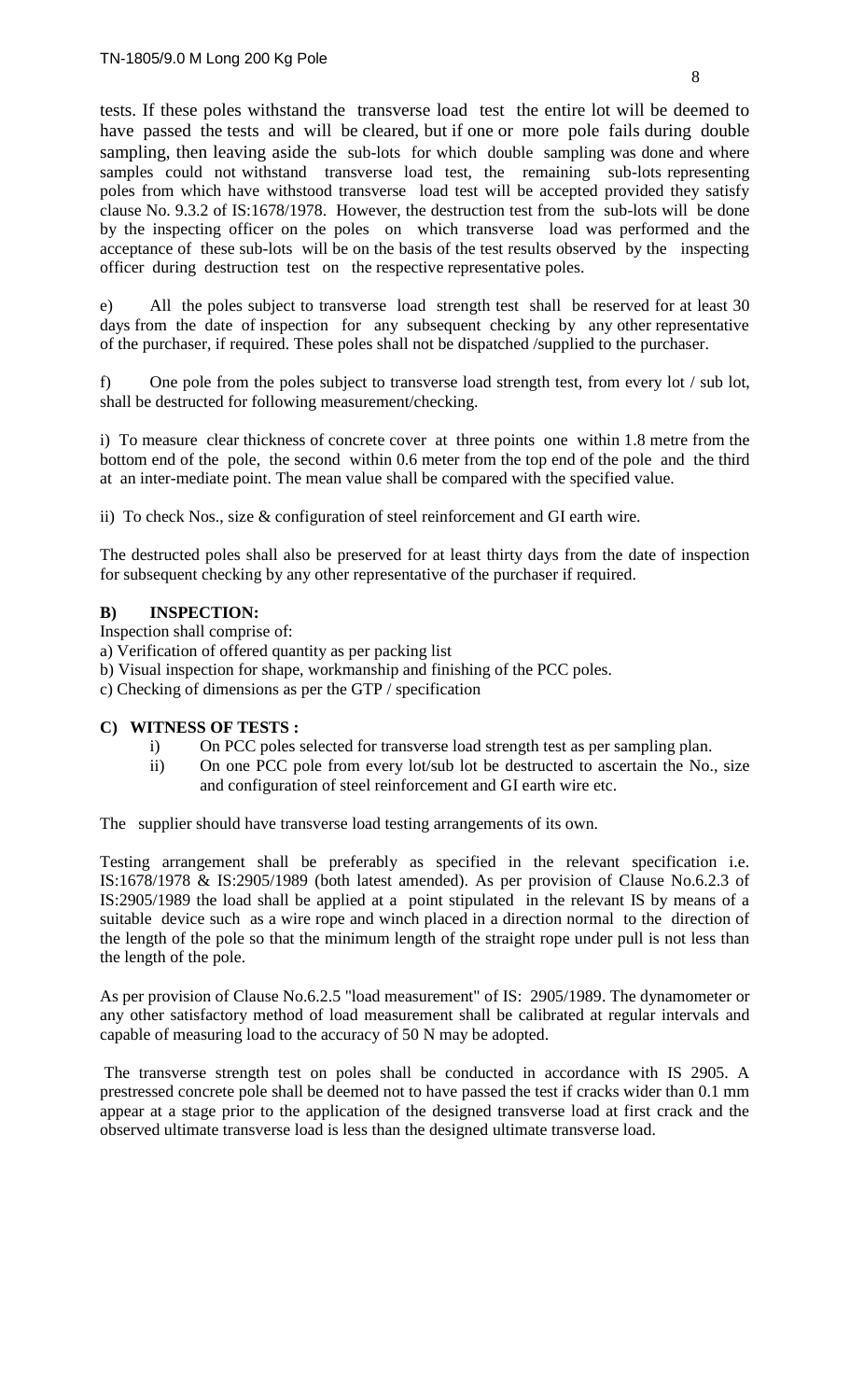# **14. TEST AT SITE :**

The purchaser reserves the right to get the material tested after receipt of inspected poles at sites/stores and claiming any compensation or rejecting the poles if not found according to specification. All charges consequent to rejection, rectification and replacement shall be borne by the supplier.

## **15. TOLERANCE :**

The following tolerances shall be allowed :

| $\mathbf{i}$    | Over all length of PCC poles.                              | $\pm 15$ mm          |
|-----------------|------------------------------------------------------------|----------------------|
| ii)             | Top and bottom dimension. (Breadth and depth of PCC poles) | $\pm$ 3 mm           |
| iii)            | Clear concrete cover over HT steel wires (Average of       |                      |
|                 | measurements at three sections).                           | $-2$ mm              |
| iv)             | Uprightness or straightness of the PCC poles.              | $0.5\%$              |
| V)              | Internal dia of eye hook                                   | $+20$ mm and $-5$ mm |
| $\overline{vi}$ | Dia of holes                                               | $\pm$ 1 mm           |
| vii)            | Diameter of HT wires as per IS: 6003:2010                  | $\pm$ 0.05 mm        |
| viii)           | Diameter of GI wire as per IS:280/1979                     | ± 2.5%               |
| ix)             | Diameter of MS rod for eye hook as per 1786/1966           | ±4%                  |

Higher dimensions of poles shall attract no penalty / deduction as it will not be considered as deviation.

#### **16. GUARANTEED TECHNICAL PARTICULARS :**

The bidder shall furnish the guaranteed technical particulars of the PCC poles as required in the schedule-V by mentioning specific figures therein. Any item of the GTP left unfilled or simply written as per ISS etc. shall be considered as incomplete GTP and such tender is liable to be rejected.

## **17. TRANPORTATION ARRANGEMENTS :**

The bidder must furnish the location of the factory and road distances from their factory site to various destinations (sub-divisional headquarters of JdVVNL) through shortest route.

The bidder should also furnish the particulars of transportation vehicles owned by them. The bidder who also undertake the guarantee for transportation of minimum poles daily up to consignees head quarters within stipulated delivery period shall be preferred in deciding the quantities to be ordered.

#### **Transportation charges are fixed and FIRM in all respect and shall be payable in the following manner and GST extra on Transportation:-**

| S.N      | Particulars                      | Charges in |
|----------|----------------------------------|------------|
|          |                                  | Rs.        |
|          | Minimum fixed charges per pole   | 76.95      |
| 2        | Running charges per pole per Km. |            |
| $\rm(i)$ | $0-25$ Km                        | 1.05       |
| (ii)     | 26-50 Km                         | 2.11       |
| (iii)    | 51-100 Km                        | 2.36       |
| (iv)     | 101-150 Km                       | 2.61       |
| (v)      | 151-200 Km                       | 2.61       |
| (vi)     | 201-250 Km                       | 2.20       |
| (vii)    | 251 - 350 Km                     | 2.20       |
| viii     | $351 \&$ above                   | 2.20       |

The transportation charges are payable 150% for Mount Abu (Sirohi distt.) of Jodhpur Discom at par.

The above transportation rates are inclusive of unloading charges.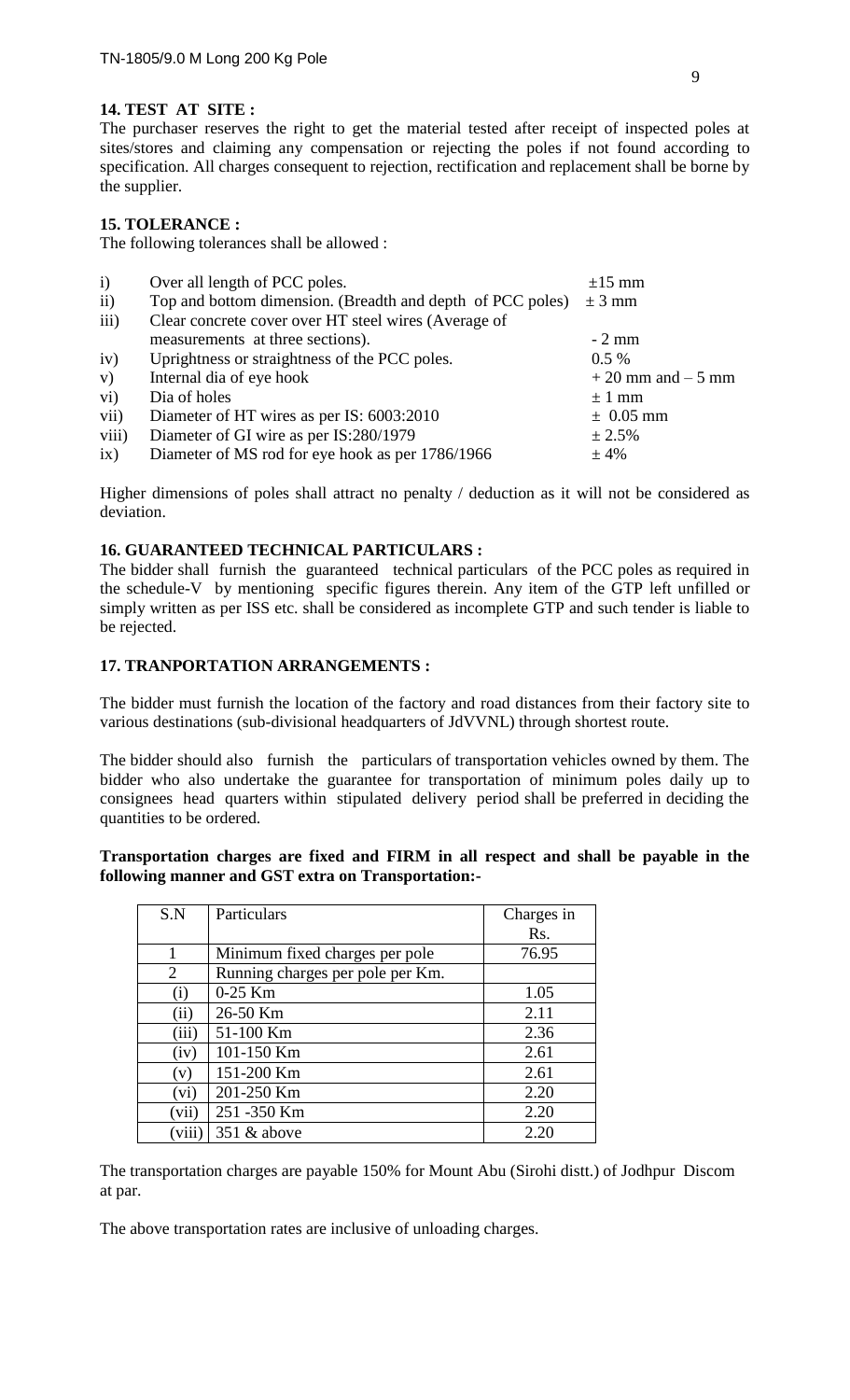The transportation charges to the firms, situated outside the periphery of Nigam, shall be payable from the nearest firm's works situated inside the periphery of respective Discom or from their own works whichever is lower.

## **18. CRITERIA FOR ACCEPTANCE:**

The inspected PCC poles should be strictly in accordance to the GTP of the specification otherwise the material shall be treated as rejected and shall not be accepted. However, the poles with some minor deviations may be accepted with deductions as per rates prescribed and in force.

Higher dimensions of poles shall not attract any penalty / deduction, as it will not be considered as deviation.

## **19. PRICES & PRICE VARIATION FORMULA**

The prices shall be quoted on F.O.R. basis in the manner detailed in schedule of Price (Schedule-IV / BOQ) indicating details of Ex-works price & GST. The quoted prices shall be variable as per Price Variation formula given as under without any ceiling with base date i.e. **01.04.2022 (irrespective of date of opening of tender)**.

The prices quoted shall be variable without any ceiling. The price variation shall be claimed as per **Price Variation Formula given in the Schedule-II** and shall be governed as per clause 1.10 of Instructions to bidders (Section-I) .

The purchaser shall however not bear any extra financial liability on account of supplier delaying the supplies beyond committed / stipulated delivery schedule.

## **20. PAYMENTS**

Payment shall be made against the receipt challans duly verified from the consignee in accordance with the clause No. 1.42 of GCC.

# **21. QUANTITY TOLERANCE**

A quantity tolerance  $\pm 2\%$  (plus minus two percent) shall be allowed on ordered quantity for completion of supply.

# **22. DELAY IN DELIVERY & DELAY IN DESPATCH**

The delay in delivery and dispatch shall be governed by the provisions of clause No.1.23  $\&$ 1.24 of the GENERAL CONDITIONS OF CONTRACT (Section-II) "

# **23. PRICE FALL CLAUSE:**

If lower rates are received / finalized in subsequent tender for this item then price fall clause shall be applicable as per clause 1.60 of the GCC.

**24.** Further, in ITB, GCC & wherever excise, VAT and all other taxes is appearing is being replaced by GST w.e.f 01.07.2017.

Further, GST registration number of Jodhpur Discom is **08AAACJ8578R1ZJ.**

#### **25. ADDITIONAL ORDER**

 Repeat order for additional quantities upto 50% of original ordered quantities , may be placed by the nigam on the same rates ,terms and conditions given in the contract.

**26.** Every Micro, Small & Medium enterprises of Rajasthan shall be required to submit an affidavit in Appendix-A, along with duly filled bid document.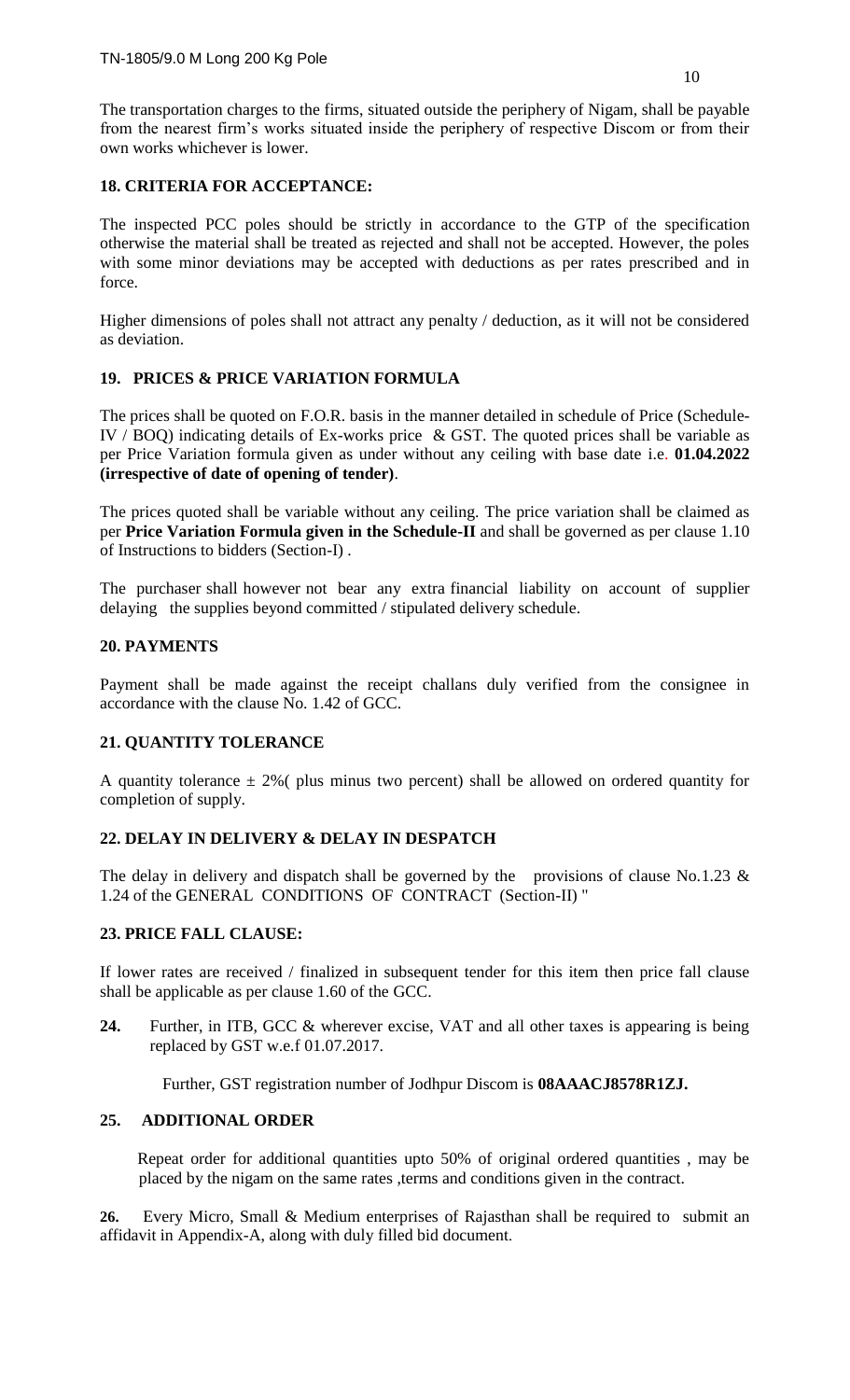# **SCHEDULE-I**

## **SCHEDULE OF REQUIREMENT OF 9.0 Meter LONG 200 KG. PCC POLES AGAINST TN-1805 .**

| S.No. | Item                                                                                                                                                                                                                                                                                                      | Provisional<br>qty. in Nos. | Remarks |
|-------|-----------------------------------------------------------------------------------------------------------------------------------------------------------------------------------------------------------------------------------------------------------------------------------------------------------|-----------------------------|---------|
|       | Rectangular shaped solid PCC Poles conforming<br>REC spec. No. 24/1983 amended upto 1987<br>to<br>& there-after and ISS 2905/1989 latest amended)<br>$\&$ as per requirement of section-III of this spec. in<br>overall length of 9.0 M poles having working load<br>of 200 KG. with factor of safety 2.5 | 5,40,000                    |         |
|       | <b>Total</b>                                                                                                                                                                                                                                                                                              | 5,40,000                    |         |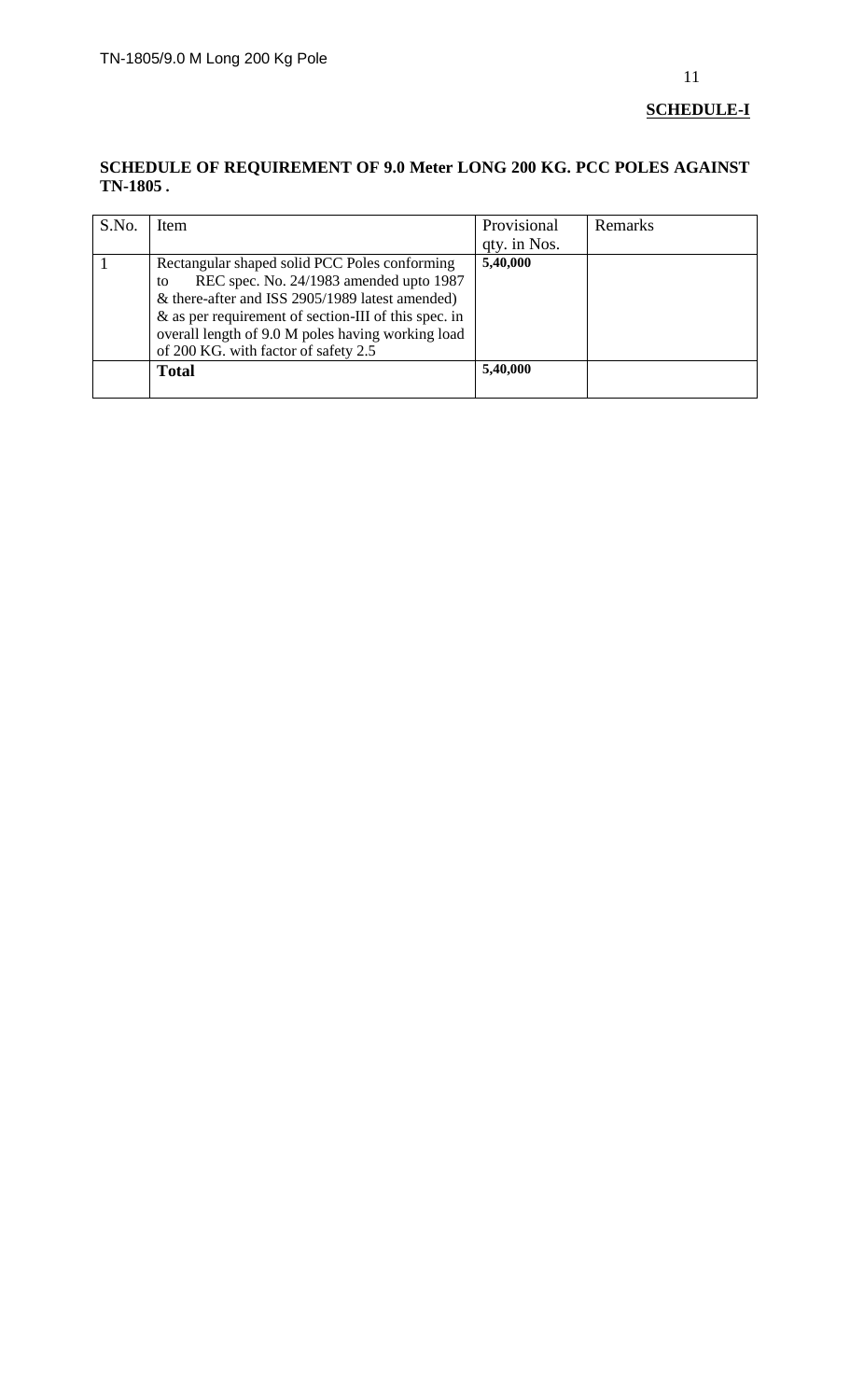# **PRICE VARIATION FORMULA**

The prices quoted shall be variable without any ceiling. The price variation shall be claimed as per **Price Variation Formula given in the specification** and shall be governed as per clause 1.10 of Instructions to bidders (Section-I).

(a) The prices quoted shall be variable as per price variation formula without any ceiling. The price variation is allowable only for variation in the prices of High Carbon wire rod. The quoted price of poles should be based on the price of 5.5 mm high carbon wire rod having carbon content 0.76 %, as published by M/s Rashtriya Ispat Nigam Ltd (Govt. of India Undertaking) Ex-stock yard Jaipur/Ludhiana. The base date will be **01.04.2022 (irrespective of date of opening of tender).**

The price variation per pole on account of variation in the prices of High Carbon wire rod is allowable as per following formula.

For every increase/decrease of Rs.50/- per MT in the average price of H/C wire rod the rate shall increase/decrease by Rs.0.71 per pole. This price variation shall be paid extra on account of HC wire rod only. The minimum unit of Rs.50/- per MT for increase/decrease of HC wire Rod shall be taken into account for allowing price variation. There is no ceiling on price variation.

The applicable price for claiming price variation on account of change in the price of HC wire rod shall be the price prevailing on the first day of calendar month, one month prior to the date of delivery of the particular lot.

( b) The date of delivery(i.e. date of readiness of material) and variable price shall be worked out in accordance to clause 1.10 of Instructions to bidders (Section-I) .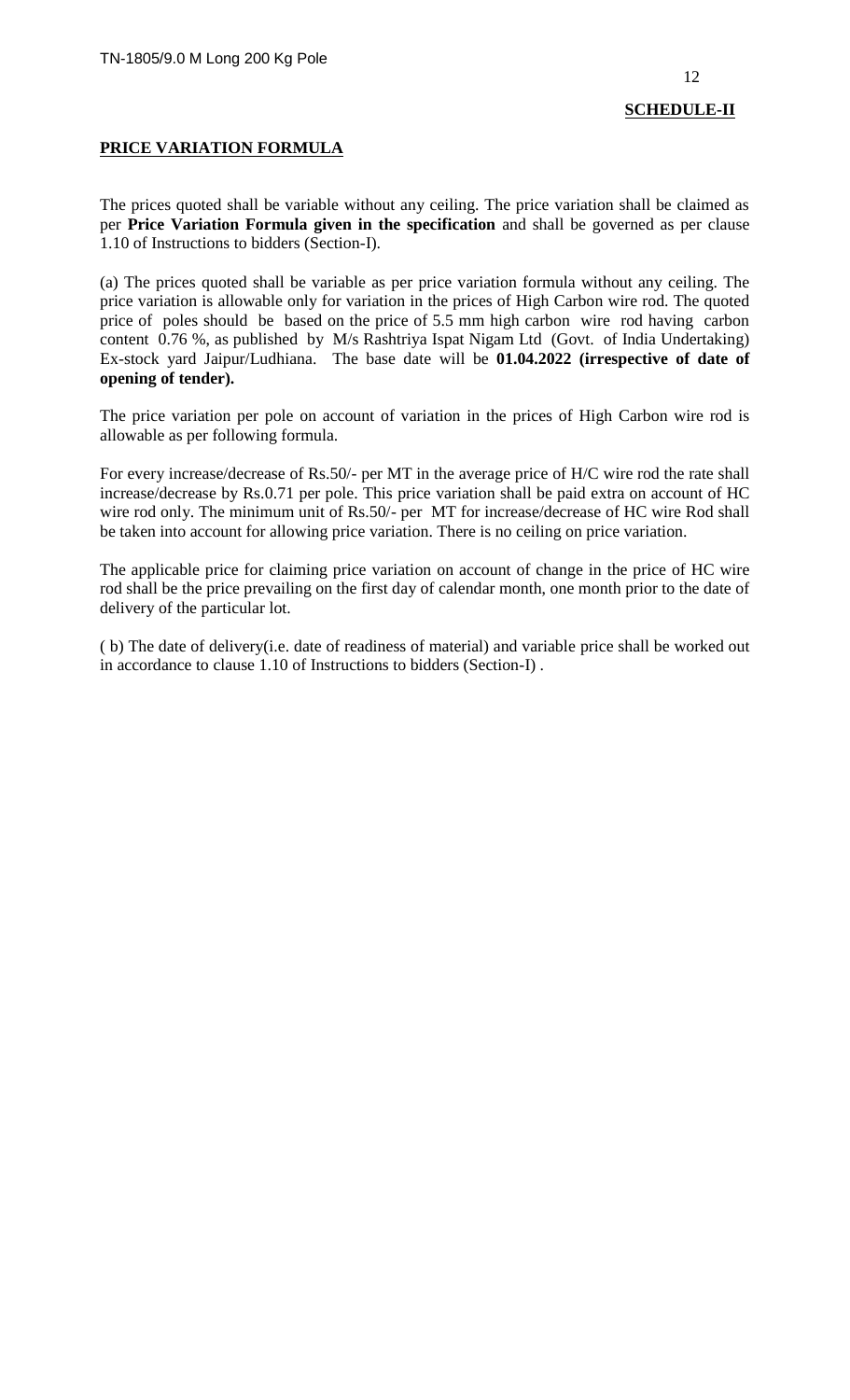# **DETAILS OF APPLICABLE STANDARDS/SPECIFICATION/MANUALS :**

The pole shall comply with the relevant provisions made in the following Indian Standards Specification (now BIS) with latest amendments / REC specifications.

| $\vert$ 1      | REC manual No.13/1977             | Manual on manufacturing of solid poles part-I   |
|----------------|-----------------------------------|-------------------------------------------------|
|                | $\text{(part-I)}$                 | design aspects.                                 |
| $\overline{2}$ | REC manual No.13/1977 (Part.II)   | Manual on manufacturing of solid PCC poles      |
|                |                                   | part.II manufacturing aspects.                  |
| 3              | REC<br>specification No.15/1979   | Prestressed cement concrete poles (FOS/2.5) for |
|                | (amended upto 1983 $&$ thereafter | 11 KV and LT lines.                             |
| $\overline{4}$ | $IS:1678/1978$ (Latest amended)   | Specification for PCC poles for overhead power  |
|                |                                   | traction & telecommunication lines.             |
| 5              | $IS:2905/1989$ (Latest amended)   | Method of test for PCC poles for overhead       |
|                |                                   | power and telecommunication lines.              |
| 6              | $IS:7321/1974$ (Latest amended)   | Code of practice for selection handling and     |
|                |                                   | erection of concrete poles for overhead power   |
|                |                                   | and telecommunication lines.                    |
| 7              | $IS:1343/1980$ (Latest amended)   | Code of practice for prestressed concrete       |
| 8              | IS: $456/1978$ (Latest amended)   | Code of practice for plain and reinforced       |
|                |                                   | concrete                                        |
| 9              | IS: 1785 (Latest amended)         | For HT steel wires for prestressed concrete     |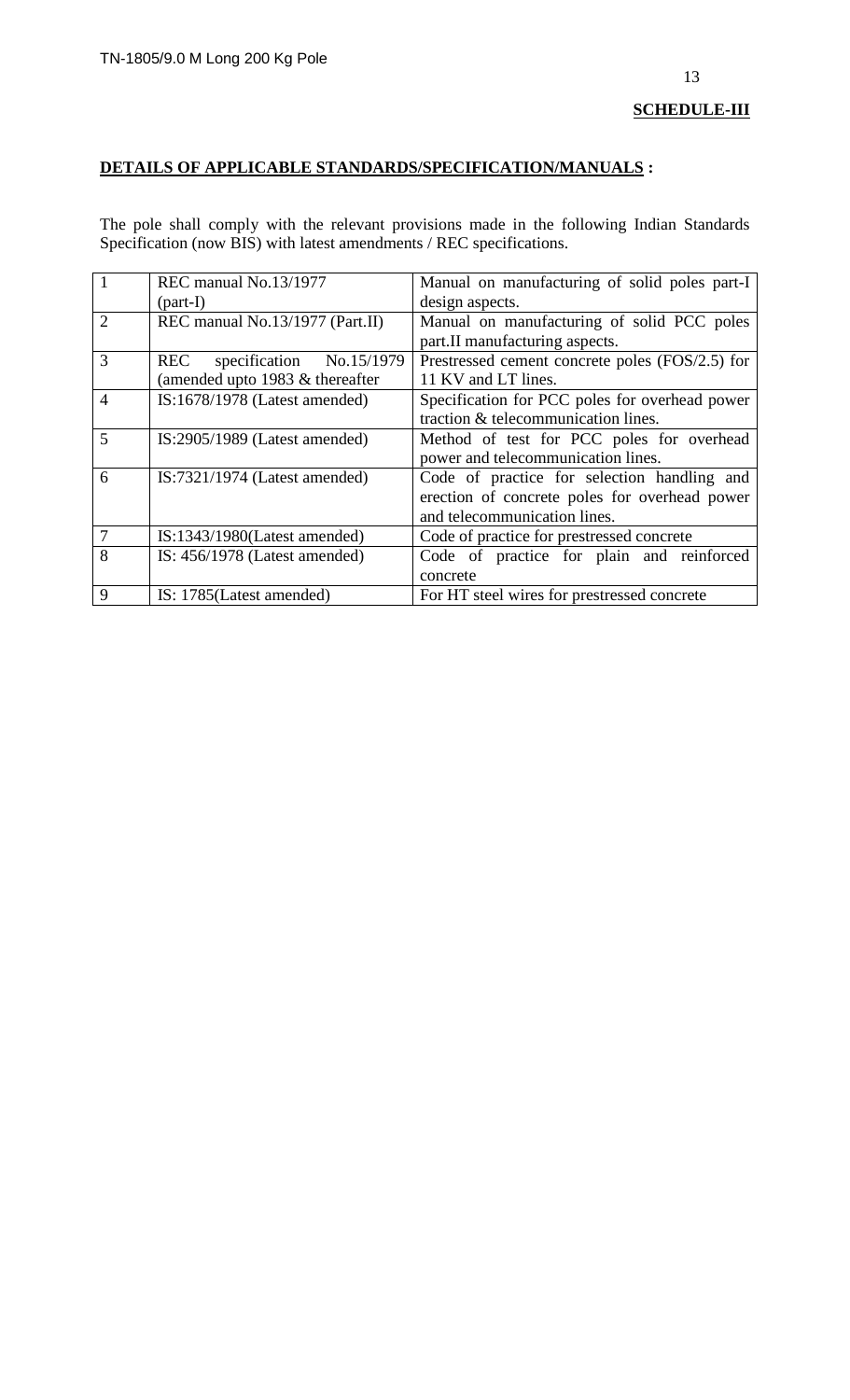## **PRE QUALIFICATION REQUIREMENT (PQR)**

The bidder should fulfill following qualification requirements for successful participating in the tender. The bids without relevant documentary evidence in support of each qualifying requirement shall be considered non responsive & rejected.

## **1. STATUS OF BIDDER**

- a) The bidder should be manufacturer of offered items (PCC poles). The offers from sole selling agent / authorized dealers shall not be entertained.
	- b) **Old / new suppliers**:- Any bidder located within or outside the state of Rajasthan has participated for the first time in a particular Discom and meeting minimum qualification requirement and has supplied the tendered material / or of higher rating in other licensed power utility shall be treated as an old supplier. Rajasthan's based firms although supplied in past but not meeting minimum quantity supplied criterion including altogether new units which have not supplied any quantity but having adequate  $\&$ required manufacturing and testing facility and technical know-how of the tendered material shall be considered as new firms and would be eligible for trial order only. In case of supply made to the licensed power utility outside India, the C.A. certificate furnished by firm shall be considered.
	- C) The bidders should be qualified, not be insolvent, not be in receivership, not be bankrupt or being wound up, should not have affairs administered by a court or a judicial officers, should not have business activities suspended, should not be blacklisted or debarred by any utility/ government agency, should not have a conflict of interest. For this bidder is required to furnish a Declaration as per Appendix-D, on Rajasthan Non-Judicial Stamp Paper of Rs. 100/ (excluding surcharge on Stamp Paper, as per rules)."

#### **2. PAST SUPPLY AND PERFORMANCE CRITERIA**

The bidder shall meet both past supply and performance criteria as detailed below for opening of tenders.

- a) The bidder is required to quote for minimum 3% of tendered quantity, failing which their offer may be considered non responsive.
- b) The bidder should have designed, manufactured / fabricated, tested and supplied to utility / Discoms / Govt. Departments at least 2xQQ (QQ being the quoted quantity) of similar item/ higher rating of tendered material / equipment in last three financial years (for quantity verification C.A. Certificate should be furnished) from the date of opening of technocommercial bid.
- Note: Requirement of quantity manufactured and amount of Bank Guarantee to be furnished in absence of test certificate shall be reduced to 25% for Rajasthan based units.
- c) In support of fulfillment of the past supply criteria, the bidder shall furnish documentary evidence in the form of certificate from C.A. in the prescribed proforma only. This prescribed proforma should be either in original or copy duly attested by the Notary. The bidder shall also sign and affix seal on the prescribed format C.A. Certificate. The certificate should have membership number with the valid UDIN, name and address of the chartered accountant. Certificate should clearly indicate the quantity supplied, period of supply in the format prescribed. Any deviation to format or information diverted format will not be considered and rejected.

Note:-The material supplied and accepted for same/higher rating for Turnkey projects to a licensed power utility/Govt. shall be considered for the purpose of evaluating criteria. The certificate given by C.A. shall indicate above quantity separately.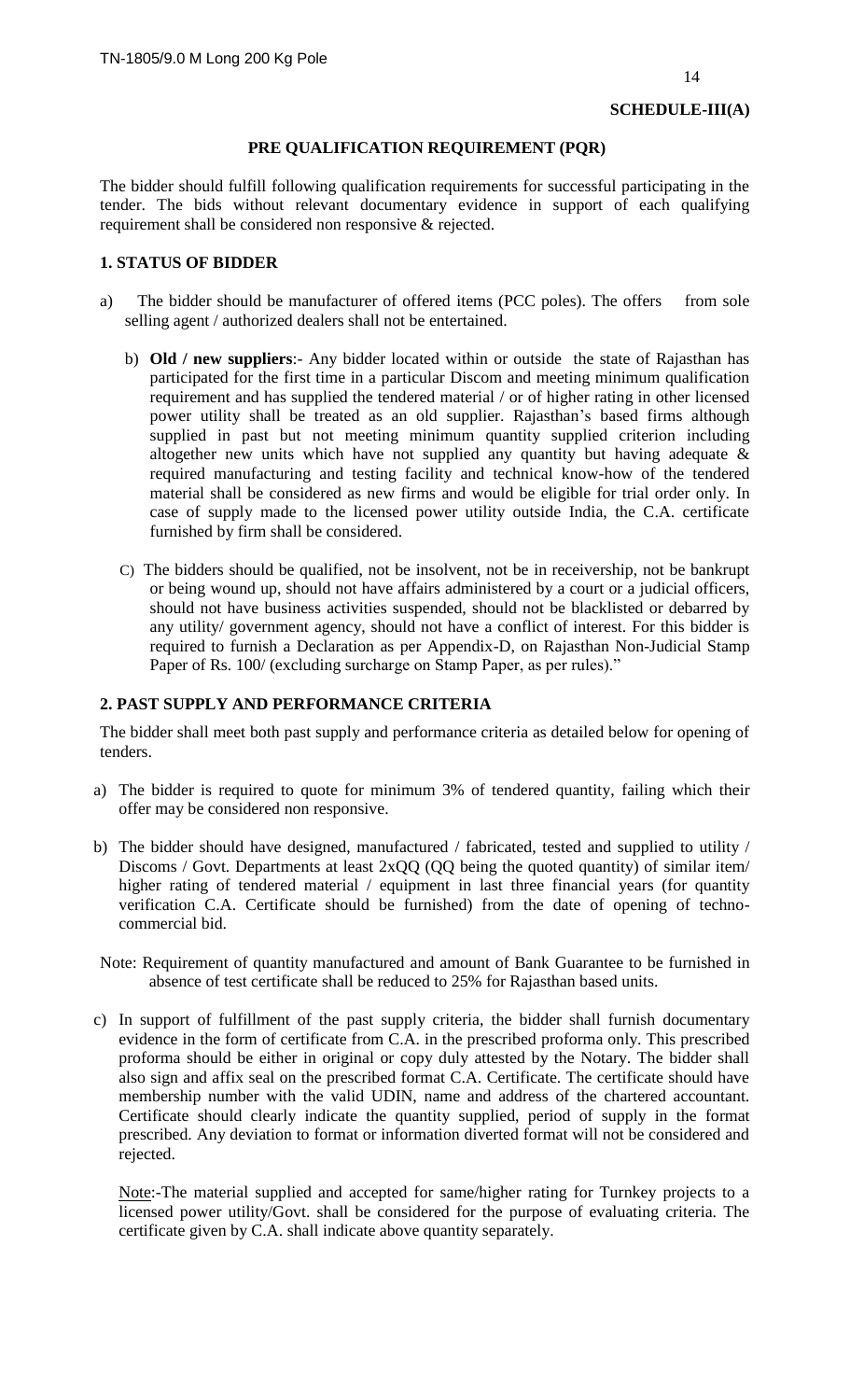#### **3. PERFORMANCE CRITERIA**

- a. If a bidder has supplied up to 50% of ordered quantity in previous tender up to date of opening of subsequent tender and scheduled delivery period expired, the bid of such bidder will not be opened in the Discom for that item.
- b. However, if the supplies have been completed for a quantity more than 50% but not completed up to date of opening of subsequent tender and scheduled delivery period expired, then quantity equal to the quantity pending in previous tender for that item shall be reduced from the subsequent tender quantity to be allocated to the bidder.

#### **5. POOR RECORD OF PERFORMANCE AND DELIVERY**

(i) A Bidder debarred under section 46 of the RTPP Act 2012 shall not be eligible to participate in any procurement process undertaken by‐

(a) any Procuring Entity, if debarred by the State Government; and (b) a Procuring Entity if debarred by such procuring Entity

(ii) The bidders who have been black listed in any of the State Discom or with whom business relations have been severed in Jodhpur Discom shall not be considered. Severment of business relations will be done in case of following circumstances for the period and with the recovery mentioned against each:

|                   | When vendor does not accept order Forfeiture of EMD/cancellation of vendor             |
|-------------------|----------------------------------------------------------------------------------------|
|                   | awarded on its accepted prices and registration to recover amount of EMD               |
|                   | terms and conditions and does not along with severment of business relations for       |
|                   | comply with contractual formalities the vears from the date of issue of order.         |
|                   | When vendor complies with Levy of maximum recovery on account of delay                 |
|                   | contractual formalities but does not in delivery along with severment of relations for |
| commence supplies | a period of 2 years from the date of issue of order                                    |
|                   | or in next two bids whichever is later along with                                      |
|                   | forfeiture of EMD / cancellation of vendor                                             |
|                   | Registration.                                                                          |

#### **5. (A) BLACK LISTING OF A FIRM :-**

After having given Show Cause Notice of 30 days, and having established & cogent reasons for blacklisting of the firm as given below, the firm should immediately be blacklisted for a period of 5 years indicating reasons of doing so, in the letter itself, and a copy of such blacklisting should be given to the firm, with the approval of CLPC:-

(i) There are sufficient and strong reasons to believe that the supplier or his employee has been guilty of malpractices such as manhandling/misbehavior with Government official by supplier or his partner/employee, bribery, corruption or abatement of such a offence in a position where he could corrupt Nigam's official, fraud, vitiating fair tender process including substitution of or interpolation in tender, mis-representation, pilfer-aging or unauthorized use or disposal of Nigam's material issued for specific work etc.

(ii) Where a supplier or his partner or his representative has been convicted by a court of Law for offences involving moral turpitude in relation to the business dealing or where security considerations including suspected disloyalty to the Nigam/state so warrant the blacklisting.

(iii) If the State Bureau of Investigation or any other authorized investigating agency recommends for blacklisting after completing the investigation.

Note:- 1 If a supplier after having tendered for a supply or after negotiations gives application voluntarily vitiating the fair tendering process, it shall also tantamount to malpractice.

Note:- 2 A register containing the reasons for blacklisting the supplier as also the names of all the partner of the suppliers and the allied concerns coming within the effective influence of the blacklisted supplier will be maintained.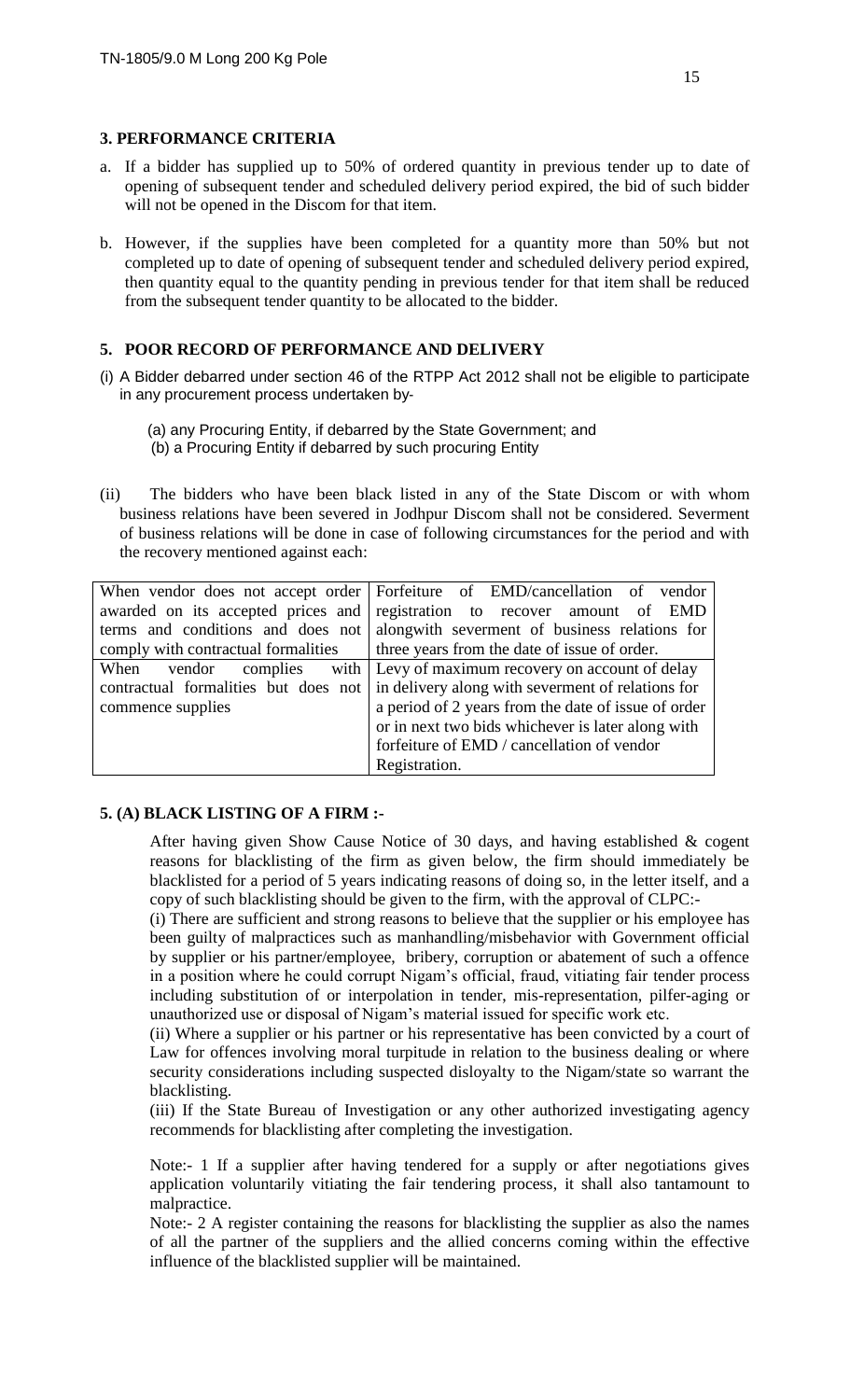Discom (ii) shall not be awarded any supply order in future in any Discom during the notified period.(iii) his registration if any shall stand cancelled immediately and his registration security /EMD/S.D. shall stand forfeited. (iv) In case of blacklisting of the firm by any one of Discom for the cogent prescribed reason(s) as stipulated above, the same shall be applicable to all the three Discoms and as a consequence of blacklisting, all the pending orders to that firm, will be cancelled in all three (3) Discoms with immediate effect. However in respect of completed / executed contract G.P. obligations as well as other liabilities shall be fulfilled by the supplier.

#### **(B) SEVERMENT OF BUSINESS RELATION:**

(a) After having given Show Cause Notice of 30 days, and having established & cogent reasons for Severment of business relation as given below, the firm should immediately be severed the business relations for a period of 2 to 3 years indicating reasons of doing so, in the letter itself, and a copy of such severment should be given to the firm, with the approval of CLPC:-

(i) The supplier continuously refuses to pay Nigam dues without showing adequate reasons and where the purchasing authority is satisfied that no reasonable dispute attracting reference to Settlement Committee or Court of Law exists for the supplier's action of non-supply.

(ii) When vendor does not accept LOA / detailed purchase order awarded on its accepted prices and terms & conditions or does not comply with the contractual formalities.

(iii) When vendor / supplier who otherwise completed contractual formalities but does not commence supplies on the date of opening of technical bid of the fresh tender / completion of schedule delivery period whichever is later.

**Note-1**-In case supplier does not deposit outstanding dues towards Nigam, even after completion of severment period, the period of severment will continue.

**2.** Severment done purely / mainly on account of non-deposition of dues against the supplier / vendor / contractor could be lifted by CLPC, if the dues are deposited prior to the expiry of such severment period.

3. Severment done by one Discom for non-supply of material and / or corresponding nonrecovery of dues will not be effective in other Discoms except in respect of common purchase cases of three Discom.

4. On severment of business, the EMD / SD / vendor registration security will be forfeited.

5. The orders in execution satisfactorily will not be cancelled other than the order on which severment have been done.

# **(C) DEBARMENT**

Reasons on which Debarment can be made:-

(i) The competent authority may debar the supplier on account of his performance or other disabilities, if it is no longer considered fit to remain under vendor registration as per his obligation under vendor registration.

(ii) If at any subsequent stage of inspection of firms after award of contract, it is found that firm does not have sufficient tech. staff or required/necessary technical equipments, the purchasing authority can debar the firm for one year or next tenders whichever is later. The debarment will be lifted only on re-inspection of firm's works; the defects noticed earlier are fully rectified to the satisfaction of Nigam**.** 

(iii) When contract agreement executed and supplies commenced but could supply only up to 50% of ordered quantity and scheduled delivery period expired, then the firm can be debarred for one year or next tender whichever is later in that Discom only for that particular item / rating / capacity / size etc.

(iv) The suppliers who have been awarded contract for supply of material is not adhering to the periodic delivery schedule, the contract awarding authority reserve the right to terminate the contract and may debar the firm in participating in tender for a period of 2 to 3 years.

Note:-1. On debarment, the EMD / SD / Vendor Registration security shall be forfeited.

Note:-. 2. If the firm is debarred in one Discom for any reasons then the same should not be applicable in other Discom subject to exception that in case of common Discoms purchases such debarment of a firm would be applicable to all three Discoms for that particular item and rating / capacity / size etc.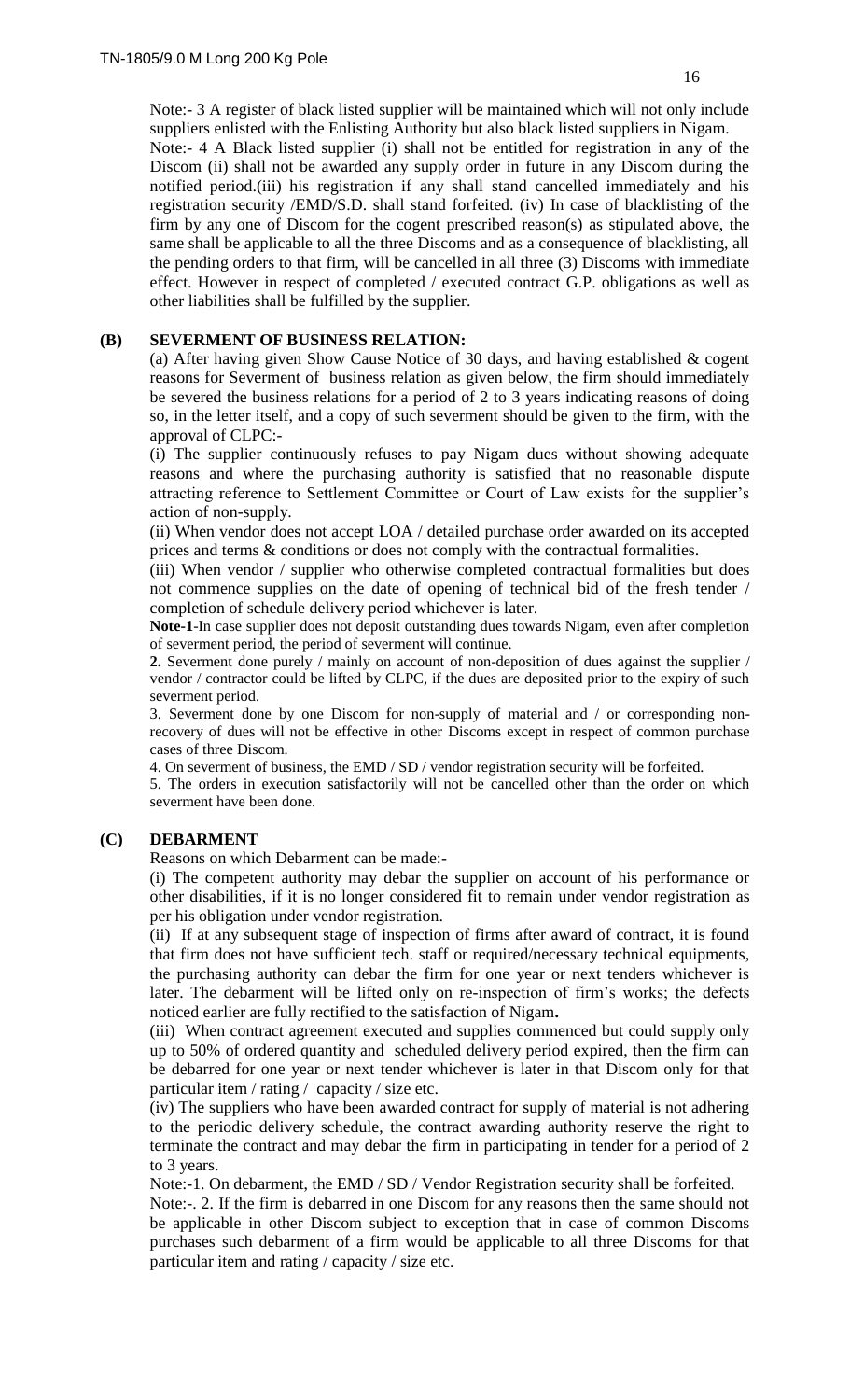## **6.0 APPEALS AND APPLICATIONS:-**

Appeal against the order of blacklisting, severment and debarment can be filed before BOD within a period of 3 months from the date of intimation. The letter of appeal will be addressed to the order placing authority. Who will process the case for placing the matter in B.O.D. with in a period 60 days. The BOD may reduce or waive the penalty, if sufficient reasons / supporting documents are furnished by the supplier.

## **GENERAL CONDITIONS : - (ALL CONDITIONS BE DULY SIGNED & SEALED)**

- I) The bidder shall clearly indicate the deviations such as `Technical Deviation & Commercial Deviations' in the prescribed proforma only. The deviations indicated elsewhere in the bid shall not be accepted.
- II) The bidder must clearly fill up each and every particular of guaranteed technical particulars annexed with Technical Specifications otherwise he will be responsible for Technical Non-responsiveness.
- III) All documents required in the prescribed format are to be furnished along with the bid itself only except an attested copy of BIS license (wherever it is required), failing which the bid will be summarily rejected.
- IV) However, a copy of BIS License may be submitted by the bidder up to the official working hours of one working day prior to the schedule / notified date of opening of price bid.

Signature of bidder With stamp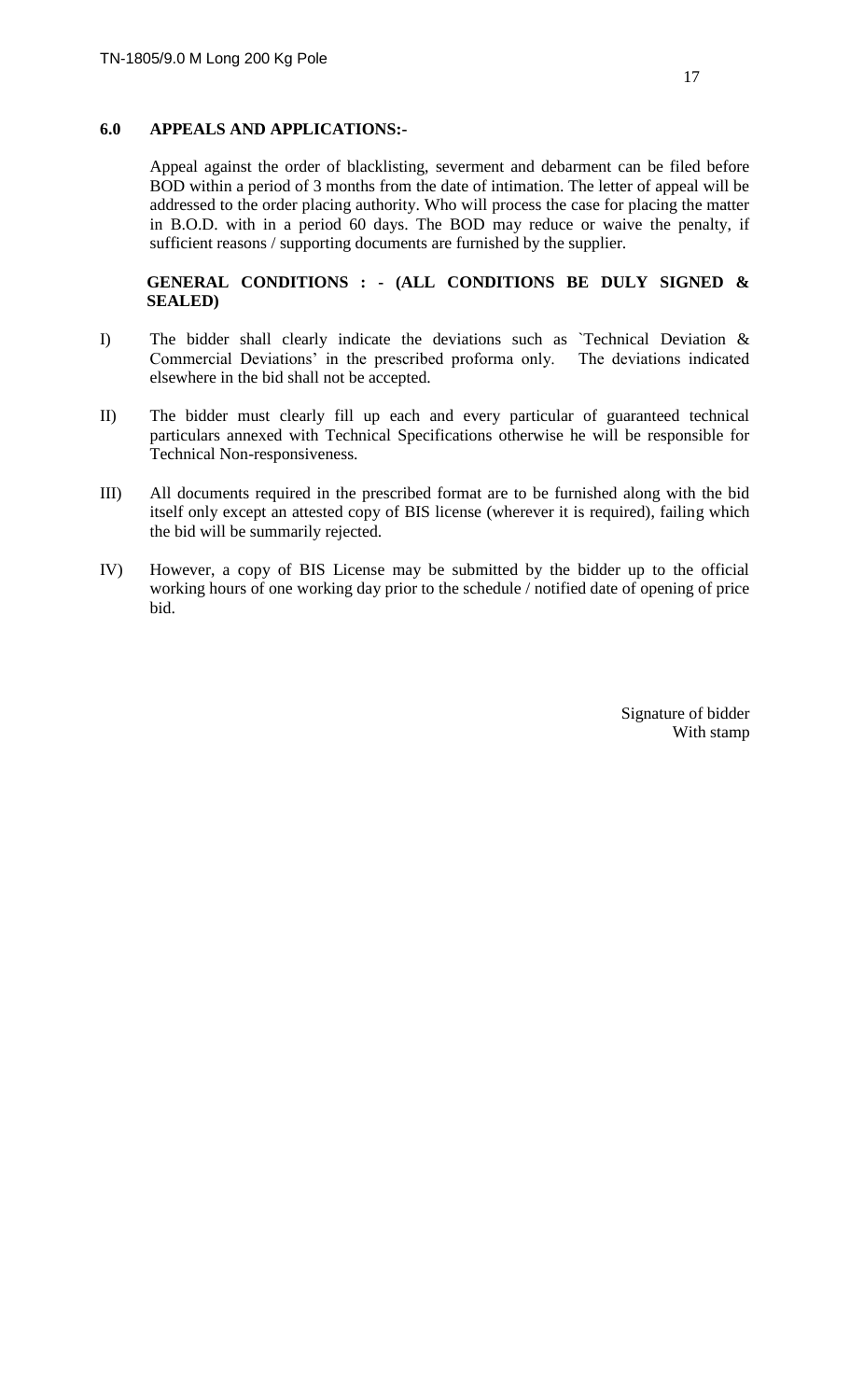# **SCHEDULE-IV-A**

## Must be filled in by the Bidder and attach with technical bid (Part-I)

To,

The Superintending Engineer(MM & C) Jodhpur Vidyut Vitran Nigam Limited, Jodhpur

Dear Sir,

With reference to your invitation to tender against specification No. JdVVNL / SE / MM&C / XEN-III / TN-1805, we agree to supply the following quantity.

| S.No. | Particulars of item                                                                                                                                                                                                                                                                                                                     | Tendered<br>quantity | Qty.<br>offered | Justification of<br>quantity<br>offered as per<br>qualifying<br>requirement. | Remarks |
|-------|-----------------------------------------------------------------------------------------------------------------------------------------------------------------------------------------------------------------------------------------------------------------------------------------------------------------------------------------|----------------------|-----------------|------------------------------------------------------------------------------|---------|
|       | $\overline{2}$                                                                                                                                                                                                                                                                                                                          | 3                    | $\overline{4}$  | 5                                                                            | 6       |
|       | Rectangular shaped solid<br>PCC Poles conforming to<br>REC spec. No. 24/1983<br>amended upto 1987<br>$-\&$<br>there-after and<br><b>ISS</b><br>2905/1989 latest amended)<br>$&$ as per requirement of<br>section-III of this spec. in<br>overall length of 9 M. poles<br>having working load of 200<br>KG. with factor of safety<br>2.5 | 5,40,000 nos.        |                 |                                                                              |         |

- 1. The offer is valid for a period of 120 days from the next date of opening of Techno Commercial Bid of the tender.
- 2. The prices are variable with the base date **01.04.2022** (irrespective of date of opening of tender).
- 3. It is noted that the quantities as mentioned in the specification are approximate and we agree to supply any quantity as per your order.
- 4. The delivery shall strictly be in accordance with delivery clause. In case we fail to deliver the material, we are liable to pay recovery for delay in delivery as per clause No. 1.24 of this Section-II of this specification.

The material shall conform to your specification No. JUD/SE/ MM&C/XEN-III/TN-1805 and as per relevant ISS in all respect.

5. We confirm that we agree to all the terms and conditions as well as the technical stipulations of your specification No. JUD/SE/MM&C/XEN-III/TN-1805 and there are no deviations other than as specified in the Schedule-VI (A&B).

> Signature of Bidder With stamp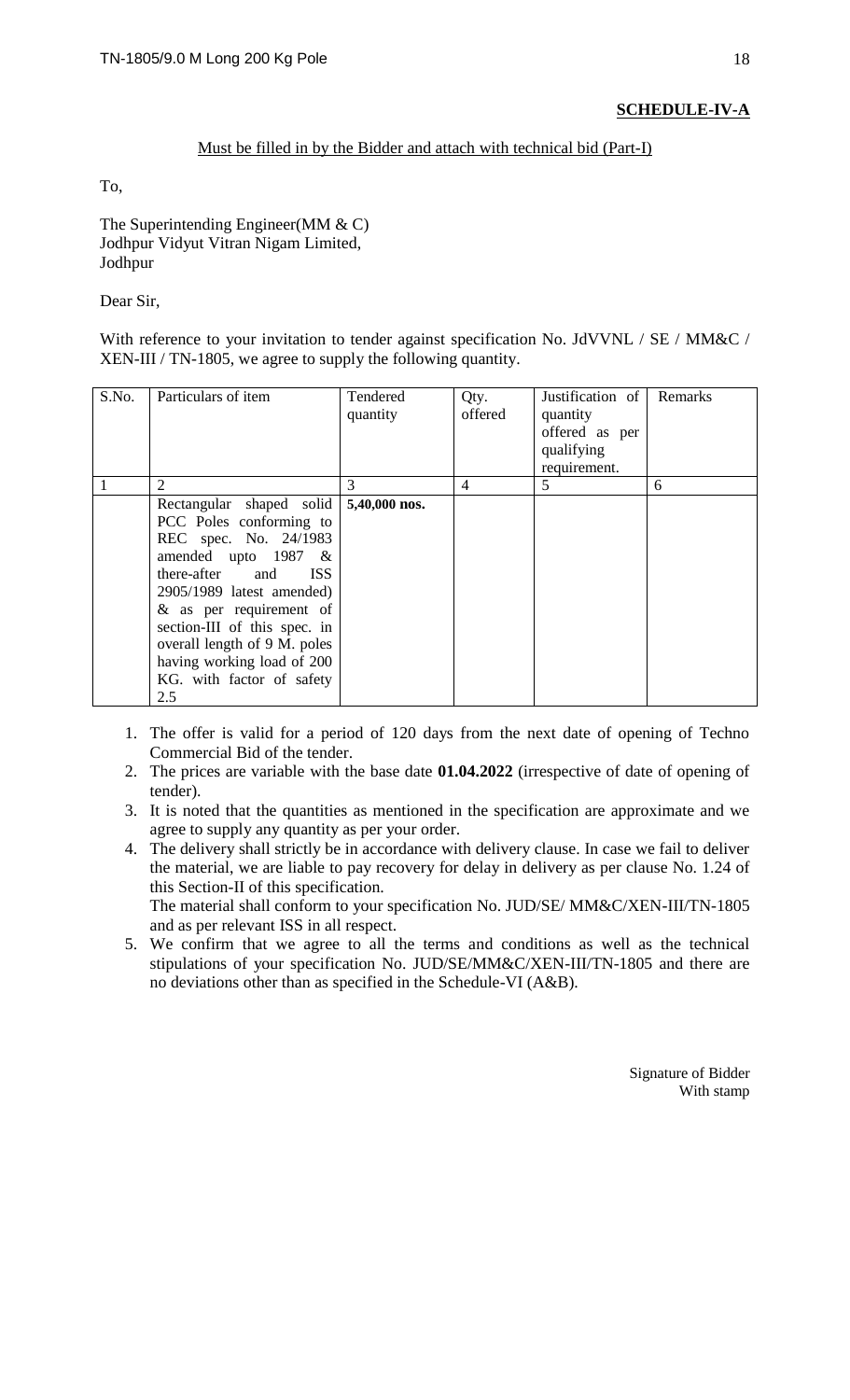#### **SCHEDULE-V**

#### **GUARANTEED TECHNICAL AND OTHER PARTICULARS OF 9.0 METRE PCC POLES HAVING WORKING LOAD 200 KG WITH FACTOR OF SAFETY 2.5 UNDER TN-1805.**

| S.No.          | Particulars                                                 | Requirement as per GTP                           |
|----------------|-------------------------------------------------------------|--------------------------------------------------|
| $\mathbf{1}$   | <b>MANUFACTURER'S NAME</b>                                  |                                                  |
| $\overline{2}$ | <b>OFFICE ADDRESS</b>                                       |                                                  |
| $\overline{3}$ | <b>WORKS ADDRESS</b>                                        |                                                  |
|                |                                                             |                                                  |
| $\overline{4}$ | GST No.                                                     |                                                  |
| 5              | <b>STANDARDS</b><br><b>WHICH</b><br><b>THE</b><br><b>TO</b> | As per specification                             |
|                | MATERIAL SHALL CONFORM                                      |                                                  |
| 6              | <b>OVER ALL LENGTH</b>                                      | 9.0 meter                                        |
| 7              | PLANTING DEPTH                                              | 1.5 meter                                        |
| 8              | TOP DIMENSIONS IN MM                                        | 145 x114 mm                                      |
| 9              | BOTTOM DIMENSIONS IN MM                                     | 300 x114 mm                                      |
| 10             | <b>APPROXIMATE WEIGHT</b>                                   | 545 Kg.                                          |
| 11             | <b>WORKING LOAD</b>                                         | 200 Kg.                                          |
| 12             | FACTOR OF SAFETY (F.O.S.)                                   | 2.5                                              |
| 13             | NO. & DIA OF HT WIRE (TENSIONED)                            | $16(4 \text{ mm dia})$                           |
| 14             | <b>CONFIGURATION OF HT WIRE</b>                             | As per approved drawings                         |
| 15             | POSITION OF EARTH WIRE LENGTH                               | G.I. wire of 4 mm dia having continuous length   |
|                | AND SIZE OF WIRE                                            | with a projection of 100 mm at 250 mm from       |
|                |                                                             | top and 150 mm from below ground level.          |
| 16             | DIMENSIONS AND POSITION OF EYE                              | 2 Nos.of Eye hook of 12 mm dia M.S. round        |
|                | <b>HOOKS</b>                                                | having internal dia of 40 mm at 2.25 metre       |
|                |                                                             | from top and 1.80 metre from bottom on the       |
|                |                                                             | middle of transverse face of the pole as per IS: |
|                |                                                             | 7321/1974.                                       |
| 17             | REINFORCEMENT (SIZE AND NO. OF                              | 8 Nos. of rings of 4 mm dia HT wires on top      |
|                | RINGS)                                                      | and 8 Nos. of rings on bottom (both ends) with   |
|                |                                                             | minimum inter spacing of 20 mm.                  |
| 18             | <b>CONCRETE COVER</b>                                       | 30 mm                                            |
| 19             | <b>MARKING ON THE POLES</b>                                 | Marking should be engraved on transverse face    |
| 20             | <b>BLACK STRIP</b>                                          | A strip of 30-40 mm shall be painted with oil    |
|                |                                                             | paint of Black colour, on one side (transverse   |
|                |                                                             | face) of the pole at a planting depth of 1.5     |
|                |                                                             | Metre from bottom.                               |
| 21             | <b>HOLES POSITION</b>                                       | 2 holes of 18 mm dia at 60 mm and 160 mm         |
|                |                                                             | from top on longitudinal face of the pole(broad  |
|                |                                                             | face).                                           |
| 22             | ULTIMATE TENSILE STRENTH                                    | 17500 Kg./ sq.cm                                 |
| 23             | CONCRETE QUANTITY PER POLE                                  | $0.228M^{3}$                                     |
| 24             | <b>CONCRETE GRADE</b>                                       | $M-45$                                           |

Note:- Max. tension in wire should not exceed 80% of its ultimate tensile strength.

Signature of the Bidder Name\_\_\_\_\_\_\_\_\_\_\_\_\_\_ Designation\_\_\_\_\_\_\_\_\_\_\_\_\_\_\_\_\_

Common authorized seal of bidder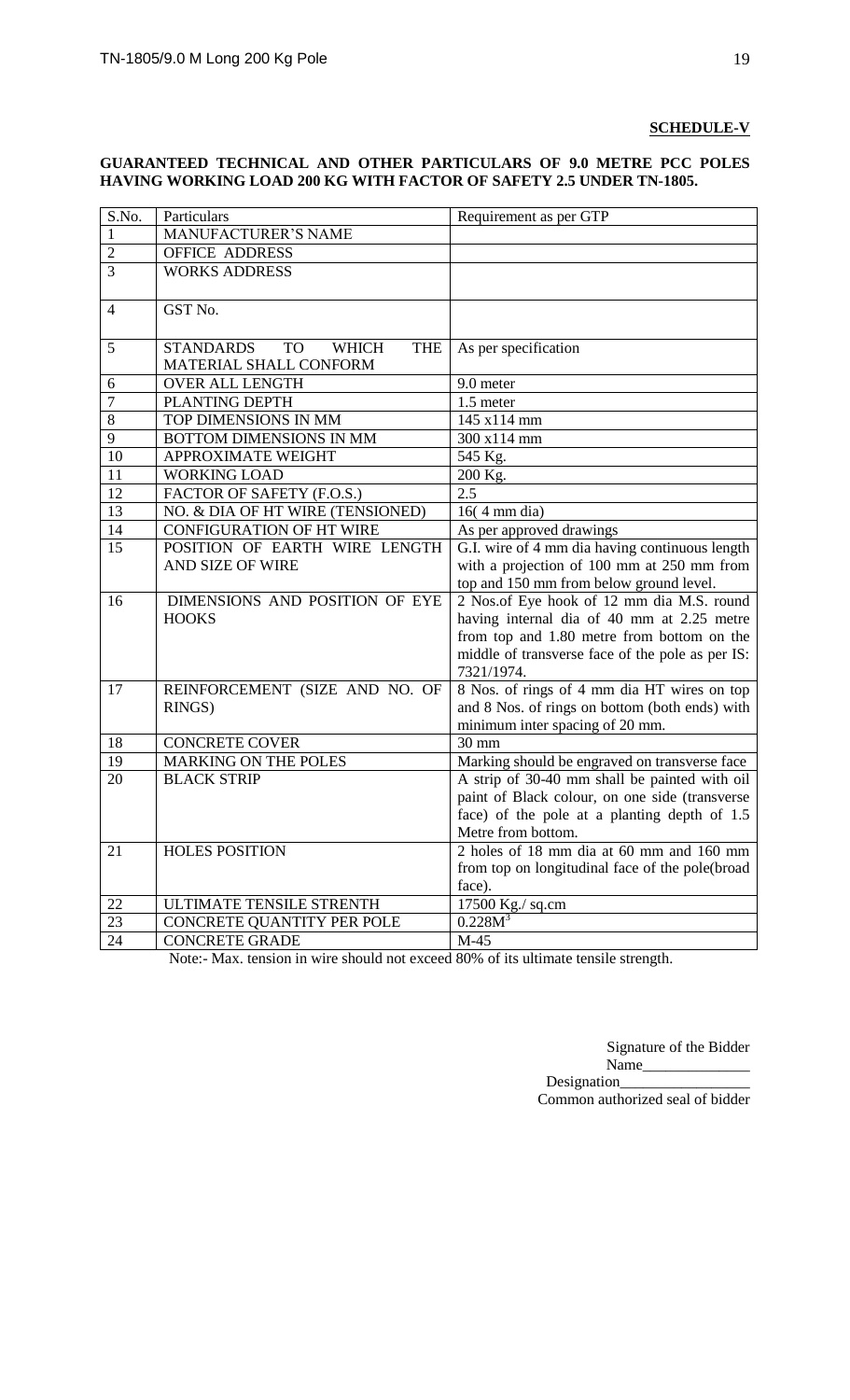#### **Schedule – VI (A)**

#### **JODHPUR VIDYUT VITRAN NIGAM LIMITED A Govt. of Rajasthan Undertaking**

#### **DEPARTURE / DEVIATION FROM TECHNICAL SPECIFICATION**

The bidder shall state under this schedule the departure from the Purchaser's specification in respect of technical is as under:-

S.No. Main Deviations from Technical Specification.

Certified that we agree to all the technical specification of the NIT except for the deviation to the extent indicated above.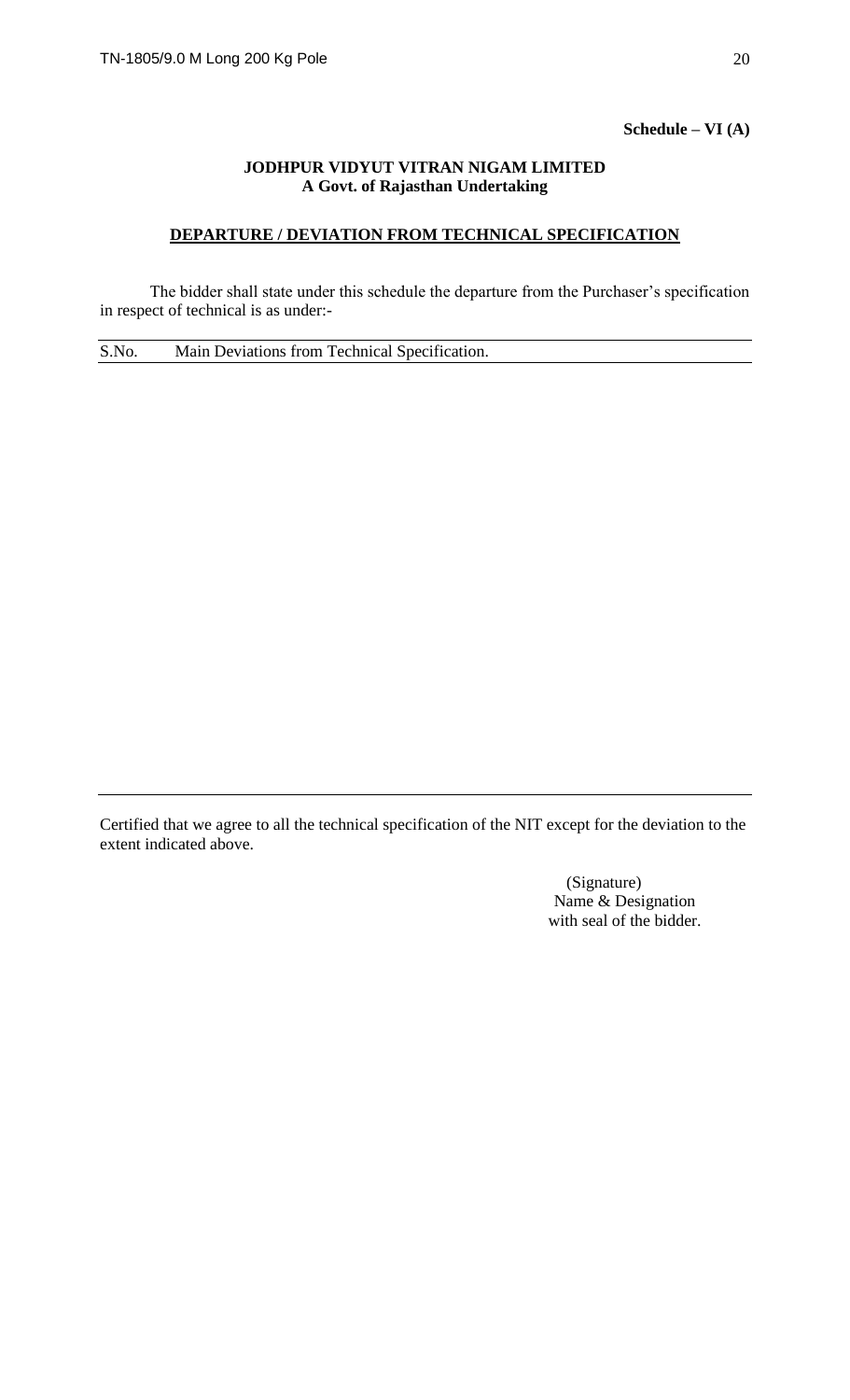**Schedule – VI (B)**

#### **JODHPUR VIDYUT VITRAN NIGAM LIMITED A Govt. of Rajasthan Undertaking**

## **DEPARTURE FROM COMMERCIAL TERMS & CONDITIONS OF THE SPECIFICATION**

The bidder shall state under this schedule the departure from the Purchaser's specification in respect of Commercial terms & conditions:-

S.No. Main Deviations from Specification.

Certified that we agree to all the commercial terms & conditions as laid down in General Conditions of Contract to the specification except for the deviation to the extent indicated above.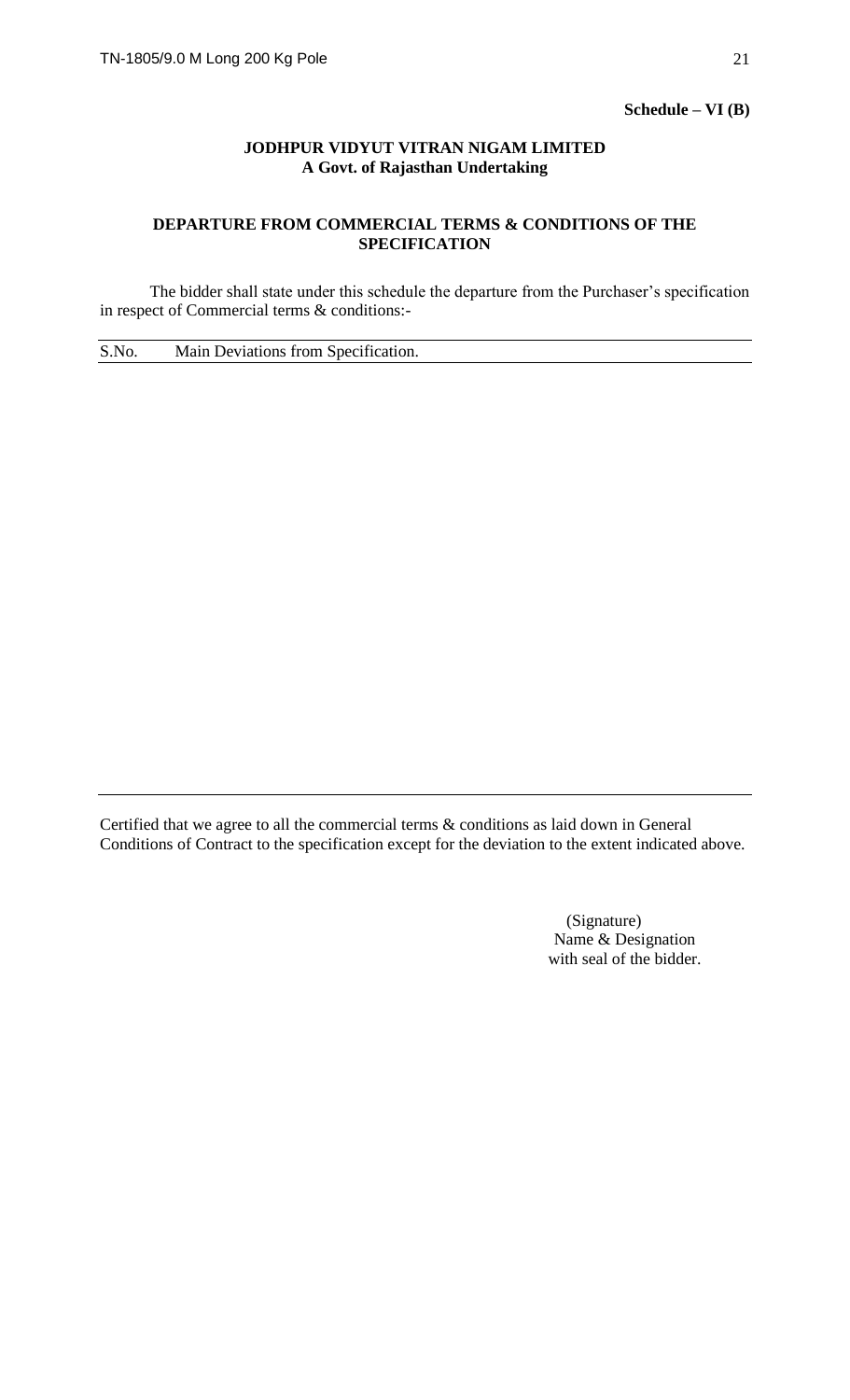## **Schedule – VII**

#### **JODHPUR VIDYUT VITRAN NIGAM LIMITED A Govt. of Rajasthan Undertaking**

#### **LIST OF PAST SUPPLIES**

The bidder shall state under this schedule whether material and equipments, similar to those offered in the tender have been previously supplied by him. A list shall be given of such orders executed by him together with information regarding the names of purchasing organizations, quantities supplied and when the supplies were affected. This list should be in form given below:-

| S.No. Detailed particulars Qty in<br>of items supplied | Nos. | & Date | Order No. Name & details<br>of purchasing authority Completion | Date of |
|--------------------------------------------------------|------|--------|----------------------------------------------------------------|---------|
|                                                        |      |        |                                                                |         |

| If executed partially<br>mentioned | whether still<br>to be executed | Delivery<br>stipulated in | Remarks to be |
|------------------------------------|---------------------------------|---------------------------|---------------|
| (Qty. in Nos.)                     |                                 | order                     |               |
|                                    |                                 |                           |               |

**Note:** Separate schedules are to be furnished by the bidder for past supply to the JdVVNL, Jodhpur, other State Electricity Boards and other Departments / Organisations.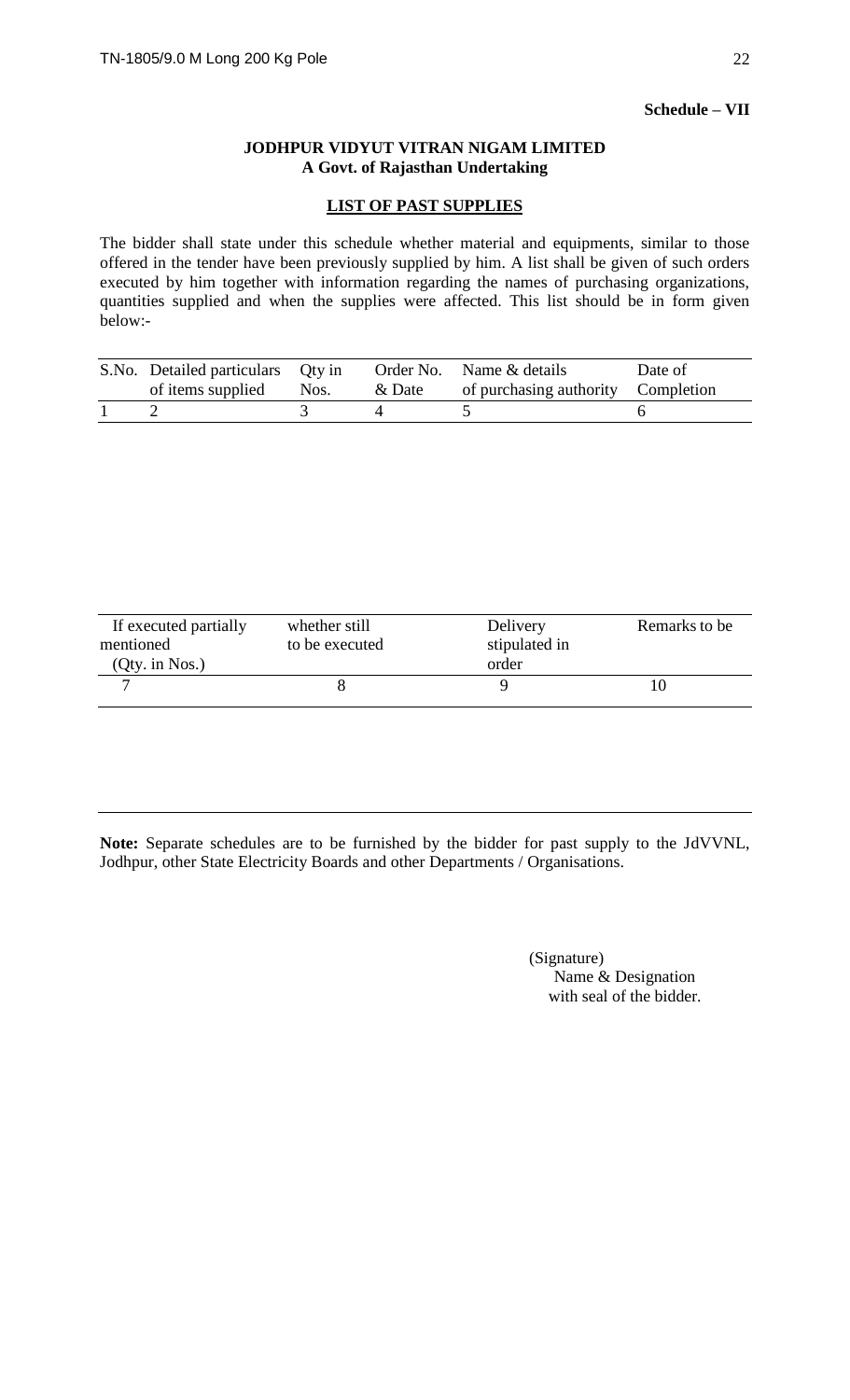#### **Schedule-VII-A**

#### **JODHPUR VIDYUT VITRAN NIGAM LIMITED A Govt. of Rajasthan Undertaking**

#### **TO WHOMSOEVER IT MAY CONCERN**

This is to certify that M/s\_\_\_\_\_\_\_\_\_\_\_\_\_\_\_\_\_\_\_\_\_\_\_\_\_\_\_\_\_\_\_\_\_\_\_\_\_\_\_have designed, manufactured /fabricated, tested and supplied similar item/higher rating of tendered material / equipments in last three financial years from the date of opening of Techno-Commercial bid to the Utilities / Discoms / Government Department, as detailed out below:-

| S.No. | Financial year<br>which<br>in<br>material<br>supplied | Particulars<br>items<br>of<br>supplied | Name<br>and<br>particulars<br>of<br>purchasing<br>authority | Order<br>$\&$<br>No.<br>date | Unit | Quantity<br>ordered | Value<br>in Rs. | Actual<br>quantity<br>supplied<br>against<br>the order | Value | Remarks |
|-------|-------------------------------------------------------|----------------------------------------|-------------------------------------------------------------|------------------------------|------|---------------------|-----------------|--------------------------------------------------------|-------|---------|
|       | 2                                                     | 3                                      | $\overline{4}$                                              | 5                            | 6    | $\overline{7}$      | 8               | 9                                                      | 10    | 11      |
|       |                                                       |                                        |                                                             |                              |      |                     |                 |                                                        |       |         |
|       |                                                       |                                        |                                                             |                              |      |                     |                 |                                                        |       |         |
|       |                                                       |                                        |                                                             |                              |      |                     |                 |                                                        |       |         |

The above particulars are true and correct based on explanations, records and books of accounts produced before us. Further the above certificate issued on the request of the Company.

Signature

#### **Signature of**

Name & designation C.A. of firm **With seal of the Bidder** 

# With seal / Membership No & UDIN no.

 **Name & Address**

Note: The C.A. Certificate must be furnished either in original or copy duly attested by Notary. The bidder shall also sign and affix seal on the C.A.Certificate. The certificate should have membership number with the name & address of the chartered accountant. C.A. Certificate should clearly indicate the Rating, quantity supplied, period of supplyin the format prescribed, any deviation to format or information diverted format, will not be considered and rejected.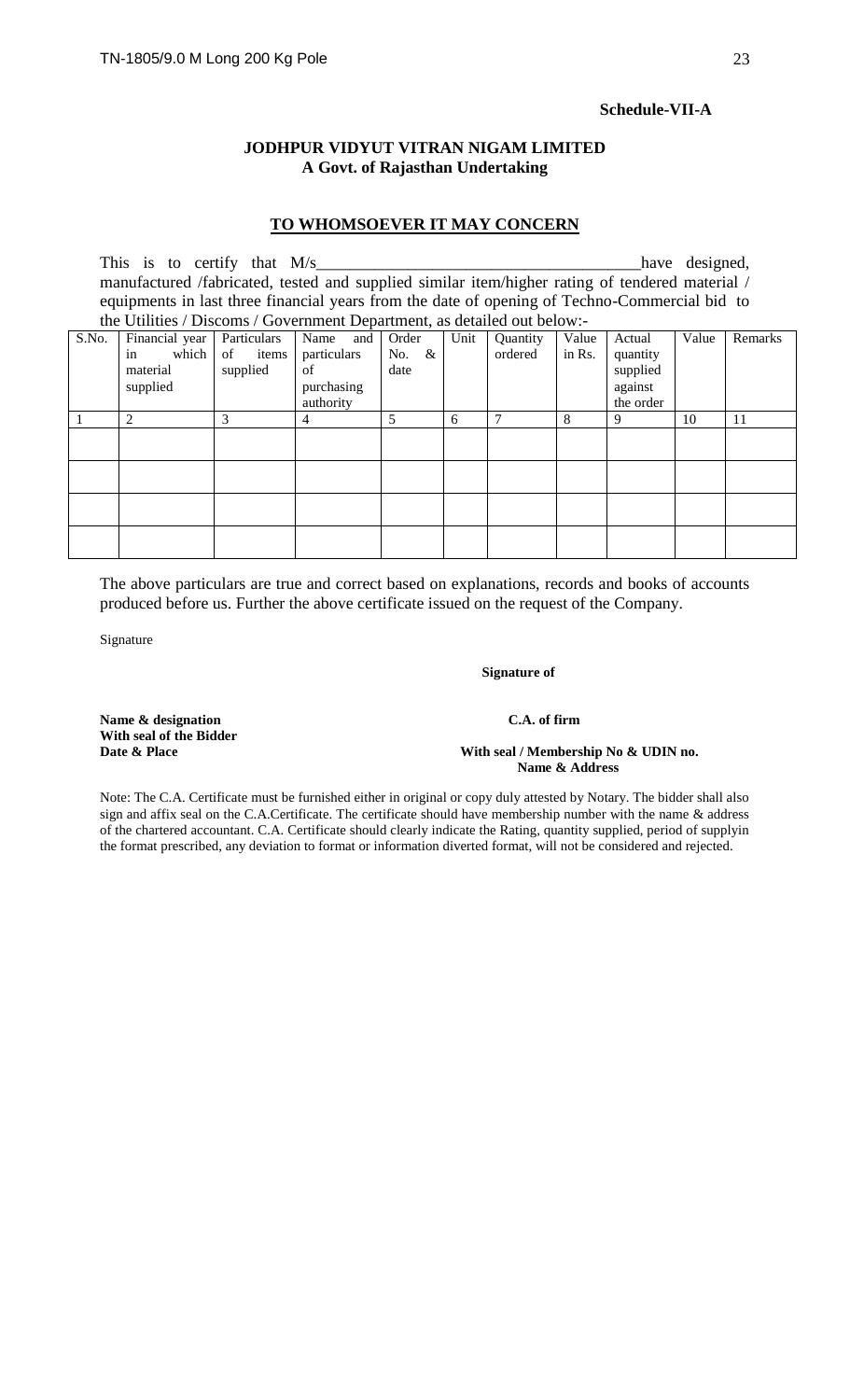## **SCHEDULE-VIII**

#### **JODHPUR VIDYUT VITRAN NIGAM LIMITED A Govt. of Rajasthan Undertaking**

## **DELIVERY SCHEDULE**

# **PART-A**

The delivery schedule of the material by the Purchaser is as mentioned hereunder:-

| S.No. |                                           | Delivery                                                                      |
|-------|-------------------------------------------|-------------------------------------------------------------------------------|
|       | Particular of material                    |                                                                               |
|       |                                           | Rectangular shaped solid PCC Poles The max. commencement period allowed shall |
|       | conforming to<br>REC spec. No.            | be 40 days from the date of receipt of LOA and                                |
|       | 24/1983 amended upto 1987 $&$ there-after | entire ordered quantity shall be completed in                                 |
|       | and ISS 2905/1989 latest amended) $\&$ as | eight months thereafter at equal monthly rate.                                |
|       | per requirement of section-III of this    |                                                                               |
|       | spec. in overall length of 9.0 M poles    |                                                                               |
|       | having working load of 200 KG. with       |                                                                               |
|       | factor of safety 2.5                      |                                                                               |

Note:- In case ordered quantity is different than quoted quantity, then monthly delivery shall be adjusted proportionately. Tenders in which monthly delivery schedule is not indicated shall be ignored.

## **PART-B**

In case bidder deviates from the delivery schedule mentioned by the purchaser in Part-A then the delivery schedule of the material by the bidder shall be indicated / mentioned as under:-

| S.No.   Particular of material                                                                                                                                                                                                                                                                                   | Commencement     | and |
|------------------------------------------------------------------------------------------------------------------------------------------------------------------------------------------------------------------------------------------------------------------------------------------------------------------|------------------|-----|
|                                                                                                                                                                                                                                                                                                                  | monthly delivery |     |
| <b>REC</b><br>Rectangular shaped solid PCC Poles conforming to<br>spec. No. $24/1983$ amended up to 1987 & there-after and ISS<br>2905/1989 latest amended) $\&$ as per requirement of section-III<br>of this spec. in overall length of 9.0 M poles having working<br>load of 200 KG. with factor of safety 2.5 |                  |     |
|                                                                                                                                                                                                                                                                                                                  |                  |     |

(i) During the commencement period the contractual formalities shall be got completed.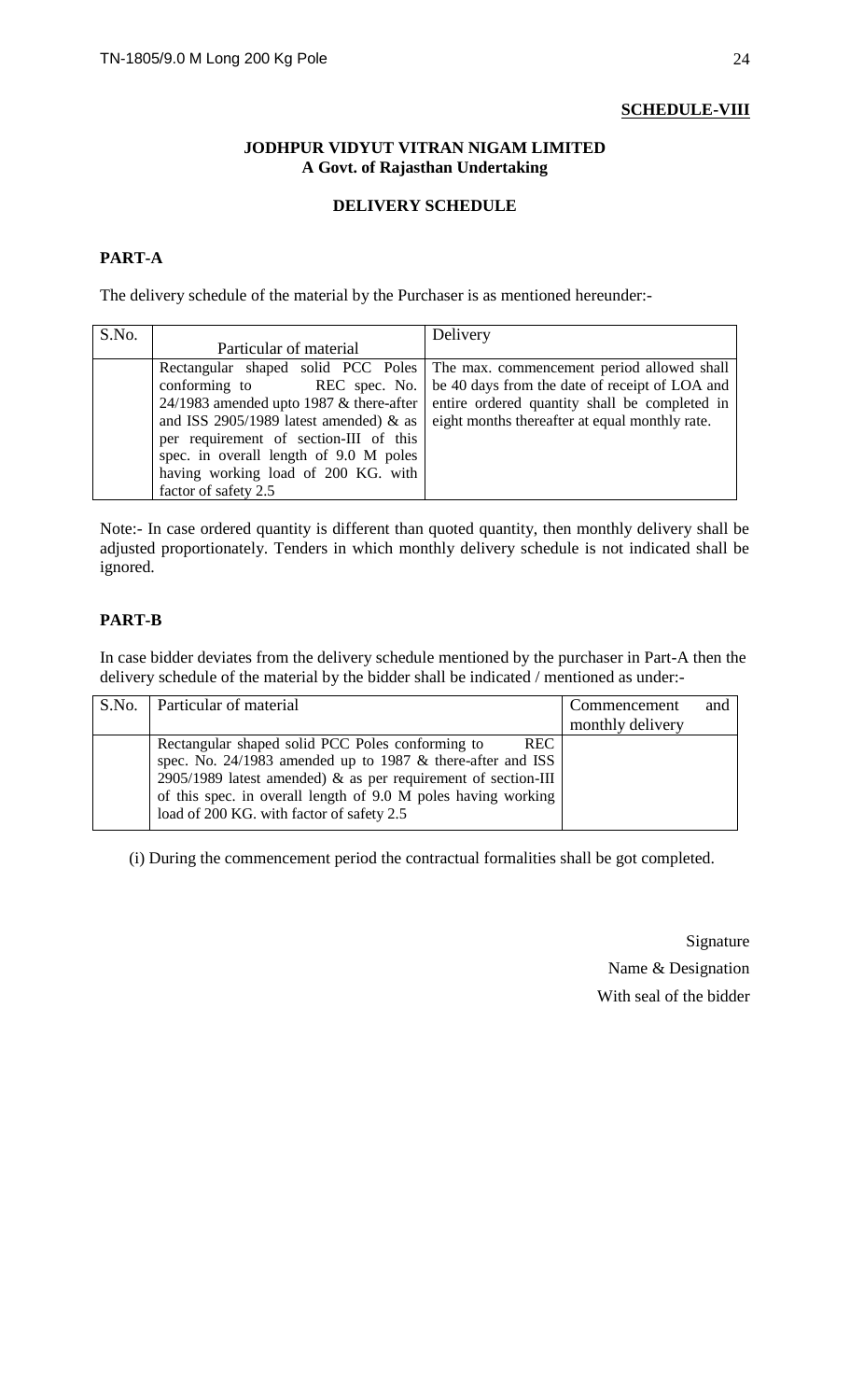**Schedule – IX**

#### **JODHPUR VIDYUT VITRAN NIGAM LIMITED**

#### **A Govt. of Rajasthan Undertaking**

List of Equipments and Technical Hands Available with the Firm

(To be filled in by the bidders & enclosed with the bid)

Manufacturers and / or their authorized agents who are quoting against this bid are requested to furnish the following information along-with the bid. The Purchaser will have the discretion to ignore the bid without the under noted particulars and/or ignore the bid particulars.

- 1. Name and Address of Manufacturer. :
- 2. Official E-mail Id:
- 3. GST No.:
- 4. Whether firm is proprietorship / partnership / Limited (please give details and also enclose copy of memorandum of constitution of firm along with name of directors / partners / proprietor & their address.
- 5. Place where works exist.:
- 6. Details of machinery particularly with B.H.P. of each item installed.:
- 7. Details of staff employed in the works.:
- 8. Date when started the manufacturing of item under reference.:
- 9. List of items manufactured.:
- 10. Literature and drawings of items manufactured showing their description, size, design and other important technical particulars.:
- 11. Details of order so far, executed along with the names of organization to whom supplied. :
- 12. Manufacturing capacity. :
- 13. Is the workshop open for inspection by the representative of the board, if required? :
- 14. Statement of financial resources and Banking Reference along with Balance-Sheet for previous two years.:
- 15. Testing facilities available for the manufactured articles in the testing laboratory of works:
- 16. Whether the Firm is a small/medium/large scale industry. :
- 17. Registration No. with :
	- i. Small Scale, National/State.
	- ii. DGTD
	- iii. State Industries Department.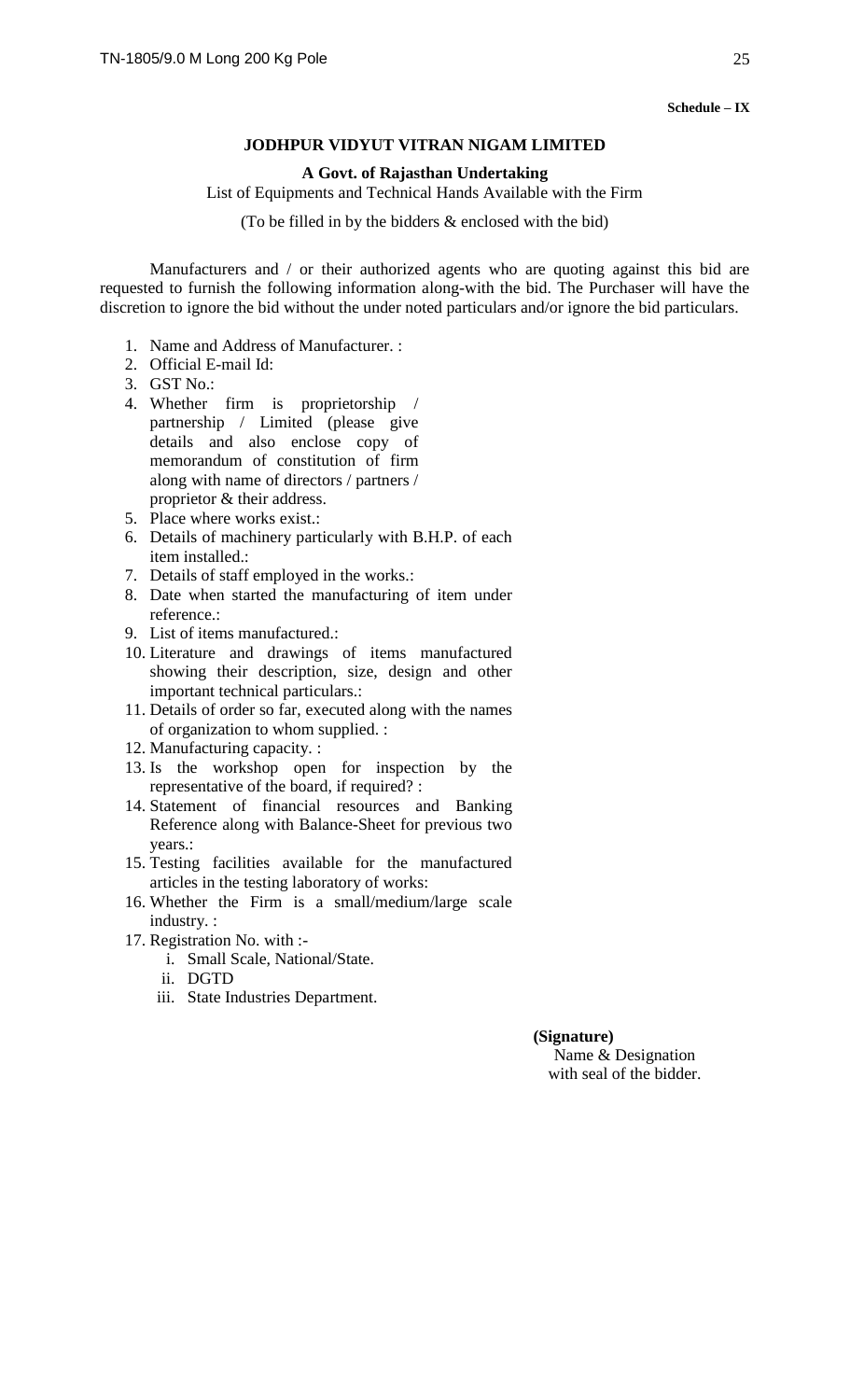**APPENDIX-A**

#### **Format of Affidavit**

(**ON NON-JUDICIAL STAMP OF Rs. 100/- attested by Notary Public/First Class Magistrate)**

|             | 3/ο | Aged |                                             |  |
|-------------|-----|------|---------------------------------------------|--|
| Residing at |     |      | Proprietor/Partner/Director of              |  |
| M/s         |     |      | do hereby solemnly affirm and declare that: |  |
|             |     |      |                                             |  |

(a) My/Our above noted enterprise M/s \_\_\_\_\_\_\_\_\_\_\_\_\_\_\_\_\_\_\_\_\_\_\_\_\_\_\_\_\_has been issued acknowledgement of Entrepreneurial Memorandum Part II by the District Industries Centre\_\_\_\_\_\_\_\_\_\_\_\_\_\_\_\_\_\_\_\_\_\_\_\_\_\_. The acknowledgement No. is \_\_\_\_\_\_\_\_\_\_\_\_\_\_\_dated \_\_\_\_\_\_\_\_\_\_\_\_\_\_\_ and has been issued manufacture of following items:

Name of Items Production Capacity (Yearly)

(i) (ii) (iii)

(iv)

(v)

(b) My/Our above noted acknowledgement of Entrepreneurial Memorandum Part-II has not been cancelled or withdrawn by the Industries Department and that the enterprise is regularly manufacturing the above items.

(c) My/Our enterprise is having all the requisite plant and machinery and is fully equipped to manufacture the above noted items.

d) The Present status of the firm is as per acknowledgement of Entrepreneurial Memorandum Part-II issued on the date of District Industries Center,

Place\_\_\_\_\_\_

Signature of Proprietor/Director Authorized Signatory With Rubber Stamp and date

## **VERIFICATION**

| S/o                                                                                          |                   | Aged     |                                              |    | Years residing at |
|----------------------------------------------------------------------------------------------|-------------------|----------|----------------------------------------------|----|-------------------|
|                                                                                              | <b>Proprietor</b> | Partner/ | Director                                     | of | M/s               |
|                                                                                              |                   |          | verify and confirm that the contents at (a), |    |                   |
| (b), (C) and (d) above are true and correct to the best of my knowledge and nothing has been |                   |          |                                              |    |                   |

concealed therein. So, help me God.

**\_\_\_\_\_\_\_\_\_\_\_\_\_\_\_\_\_\_\_**

#### **DEPONENT**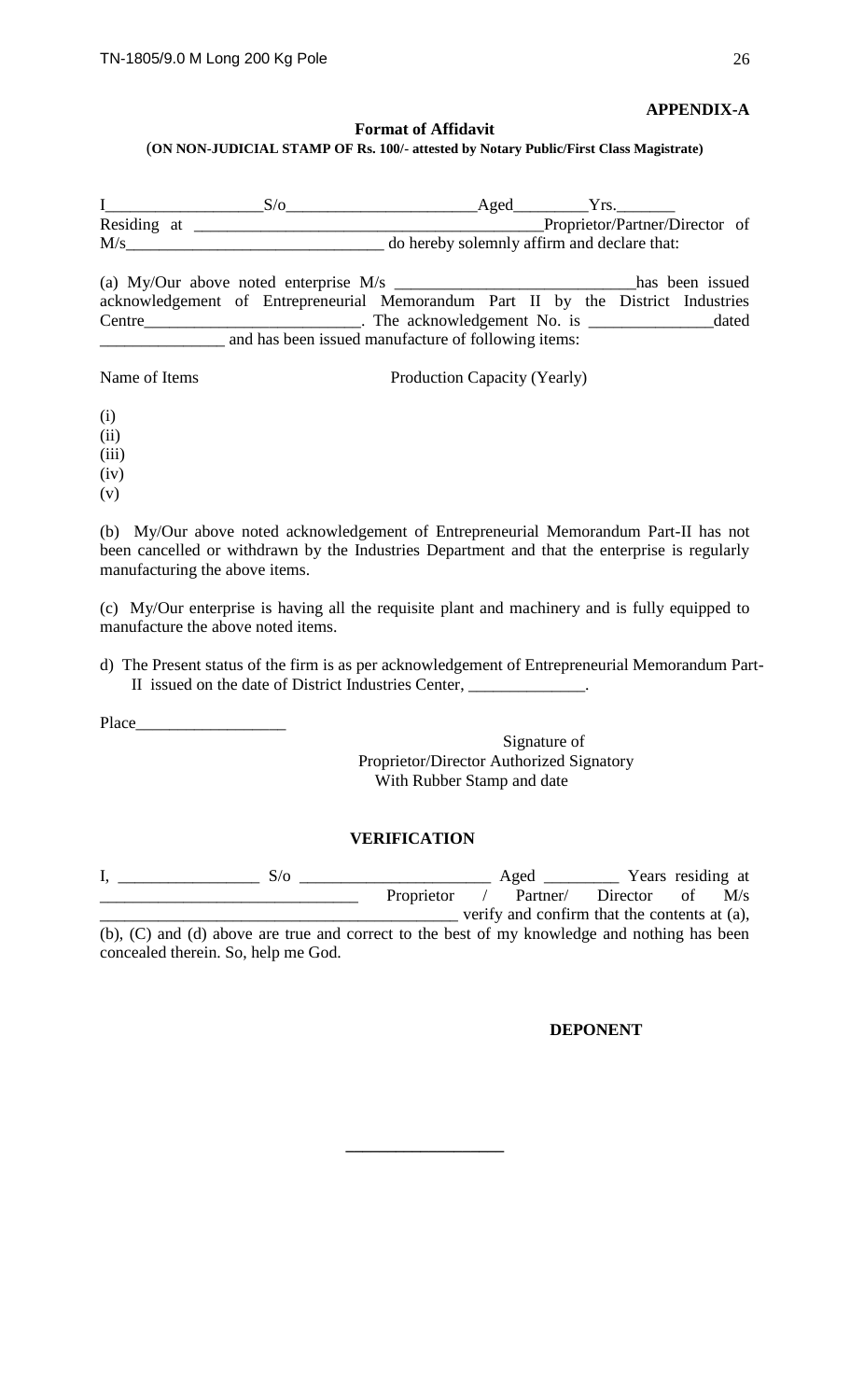#### **APPENDIX-B**

#### **AMENDMENT IN ITB AND GCC**

**The various clauses wherever appearing in the Instructions to Bidders (ITB), General Conditions of Contract (GCC), Technical Specifications, Qualification Requirements, various Schedules etc., are hereby amended to the extent as under:-**

**1. Wherever EMD and Security Bank Guarantee (SBG), are appearing in the ITB, GCC & other Bidding Documents, same is hereby replaced by BID SECURITY as under:-**

#### **BID SECURITY**

Bid security shall be 2% **of the estimated value of subject matter of procurement put to bid.** In case of Small Scale Industries of Rajasthan it shall be 0.5% of the **quantity offered** for supply and in case of sick industries, other than Small Scale Industries, whose cases are pending with Board of Industrial and Financial Reconstruction, it shall be 1% of the value of bid. Every bidder, if not exempted, participating in the procurement process shall be required to furnish the bid security as specified in the notice inviting bids.

#### **In case SSI unit of Rajasthan quotes the less than the tendered quantity, then they are required to furnish Bid Security @ 0.5% of the value of the quantity offered by them, failing which bid shall be considered non-responsive.**

The Bid Security amount (as applicable) to be paid by Demand Draft/Banker's Cheque in favour of Sr. Accounts Officer (Cash & CPC), JdVVNL, Jodhpur (payable at Jodhpur) or Bank Guarantee, in specified format **(Appendix-C),** of a scheduled bank in favour of Superintending Engineer (MM&C), JdVVNL, Jodhpur, be deposited in the office of the Superintending Engineer (MM&C), JdVVNL, Jodhpur, New Power House, Jodhpur.

The Bank Guarantee against Bid Security be issued by Nationalized / Scheduled Bank. The same may be accepted after confirmation by issuing Bank. If any Bid Security Bank Guarantee not is proper format / not confirmed by the issuing Bank the same would not be accepted and the bidder would be immediately shorted out from bid process.

The Micro, Small & Medium Scale Industries of Rajasthan and sick industries, other than Small Scale Industries, whose cases are pending before the Board of Industrial and Financial Reconstruction (BIFR) shall furnish self-attested documentary evidence duly attested by Notary to claim the above.

#### **2) Wherever Performance Bank Guarantee (PBG) and Composite Bank Guarantee (CBG) are appearing in the ITB, GCC & other Bidding Documents, same are hereby replaced by PERFORMANCE SECURITY as under:-**

#### **PERFORMANCE SECURITY**

(i) Performance security shall be solicited from all successful bidders except the department's of the State Government and undertakings, corporations, autonomous bodies, registered societies, co-operative societies which are owned or controlled or managed by the State Government and undertakings of the Central Government. However, a performance security declaration shall be taken from them. The State Government may relax the provision of performance security in particular procurement or any class of procurement.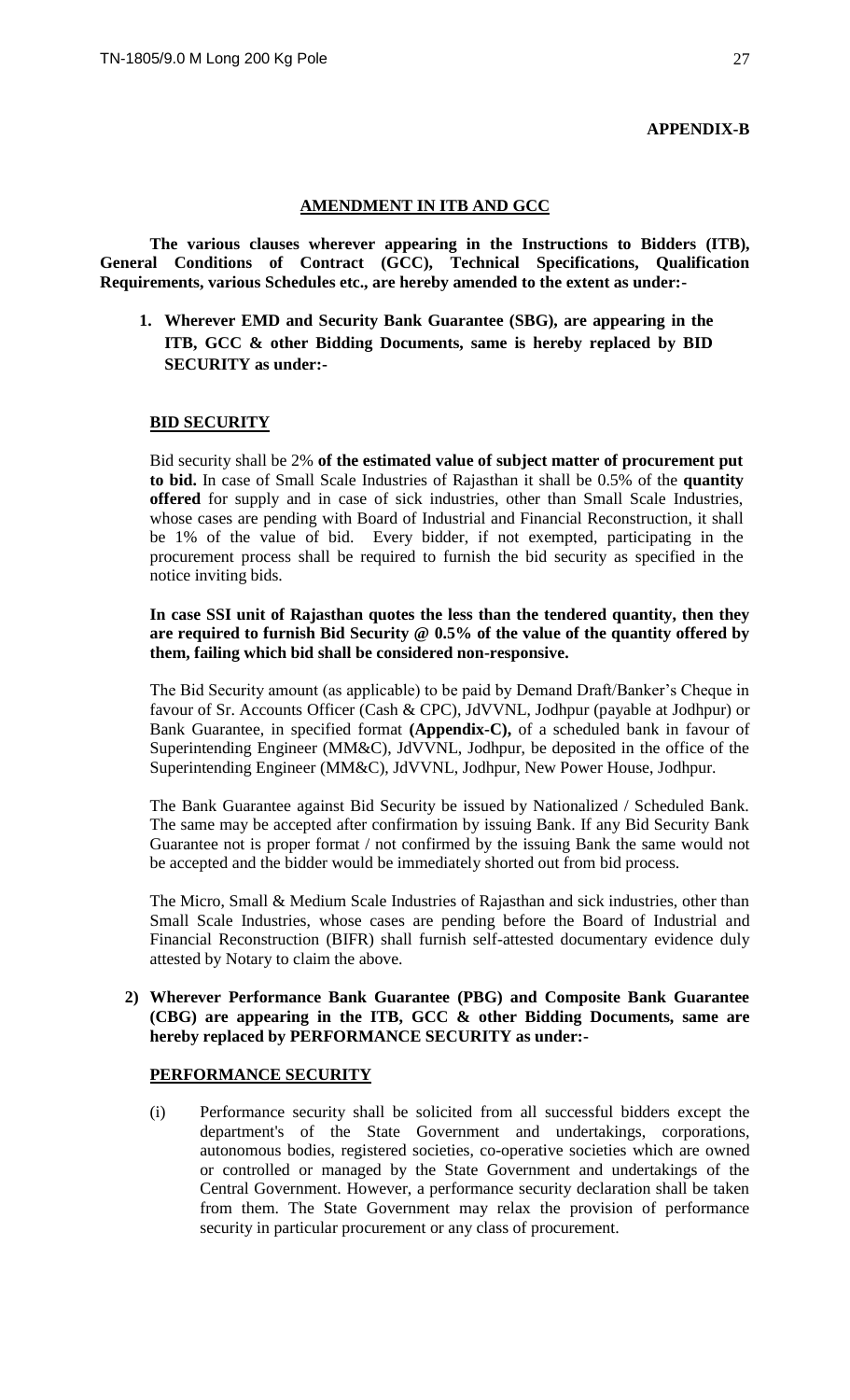(ii) The Performance security wherever appearing in the tender document may be read as under-:

(a) 2.5%, or as may be specified in the bidding documents, of the amount of supply order in case of procurement of goods and services and 3% of the amount of work order, in case of procurement of works;

(b) 0.5% of the amount of quantity ordered for supply of goods, in case of Small Scale Industries or MSME units of Rajasthan; and

(c) 1% of the amount of supply order, in case of sick industries, other than Small Scale Industries, whose cases are pending before the Board of Industrial and Financial Reconstruction (BIFR); and

In case of successful bidder, the amount of bid security may be adjusted in arriving at the amount of the performance security, or refunded if the successful bidder furnishes the full amount of performance security.

#### **3) VENDOR REGISTRATION**

**The relaxation/exemption given to the registered vendors of the Nigam in respect of EMD/SBG, wherever appearing in the ITB, GCC & other Bidding documents, are hereby WITHDRAWN.** 

**4) The indirect taxes i.e. Excise Duty, Service Tax, VAT/CST, Entry Tax etc. mentioned in G.C.C., may now be read as G.S.T.** 

#### **5) The following amendment is hereby made in GCC Clause No. 1.43 (Due Date of Payment):**

Payment shall be due and payable by the purchaser in accordance with the provision of the contract within a reasonable period from the date of receipt of each invoice by the contractor / supplier duly supported by a certificate of the Engineer. The purchaser will take all possible effort to make payment to the contractor / supplier generally on **45th day** after receipt of duly verified challans / receipts / bill in the office of paying authority {Sr. Accounts Officer (Cash & CPC) Jodhpur Discom, Jodhpur / Concerned Circle Accounts Officer} and completion of contractual formalities. But in case of delay in payment the purchaser shall not be liable to pay any interest on the outstanding amount to the contractor / supplier.

**6)** The GST will be charge extra at the prevailing rate on all the settlement fees as applicable and amended time to time.

#### **7) APPEAL**:

i. If any Bidder or prospective bidder is aggrieved that any decision, action or omission of the procuring entity is in contravention to the provisions of this Act or the rules or guidelines issued there under, he may file 1st & 2nd appeal under section 38 of RTPP Act-2012 to the following appeal authorities **within a period of ten days from the date of such decision or action, omission, as the case may be, clearly giving the specific ground or grounds on which he feels aggrieved:** 

| Sr.No | Type of Appeal | Name & Designation of appellate authority  |
|-------|----------------|--------------------------------------------|
|       | First appeal   | Chairman, Discoms                          |
|       |                |                                            |
|       | Second appeal  | Energy Department, Government of Rajasthan |

ii) The form of appeal shall be as per Rule 83 of RTPP Rules, 2013 and memorandum of appeal shall be filled as per form-1 as prescribed under RTPP Rules, 2013.

Fee for appeal: - Subject to rule 84 of the RTTP Rule 2013 the fee shall be as under: a. For First Appeal:- Rs. 2,500/- (Rupees Two Thousand Five Hundred Only)+GST. b. For Second Appeal:- Rs. 10,000/- (Rupees Ten Thousand Only)+GST.

iii) It is further intimated that the fee shall be paid in the form of Demand Draft of Bankers Cheque of a Scheduled Bank payable in the name of Sr. Accounts Officer (Cash & CPC), JdVVNL, Jodhpur.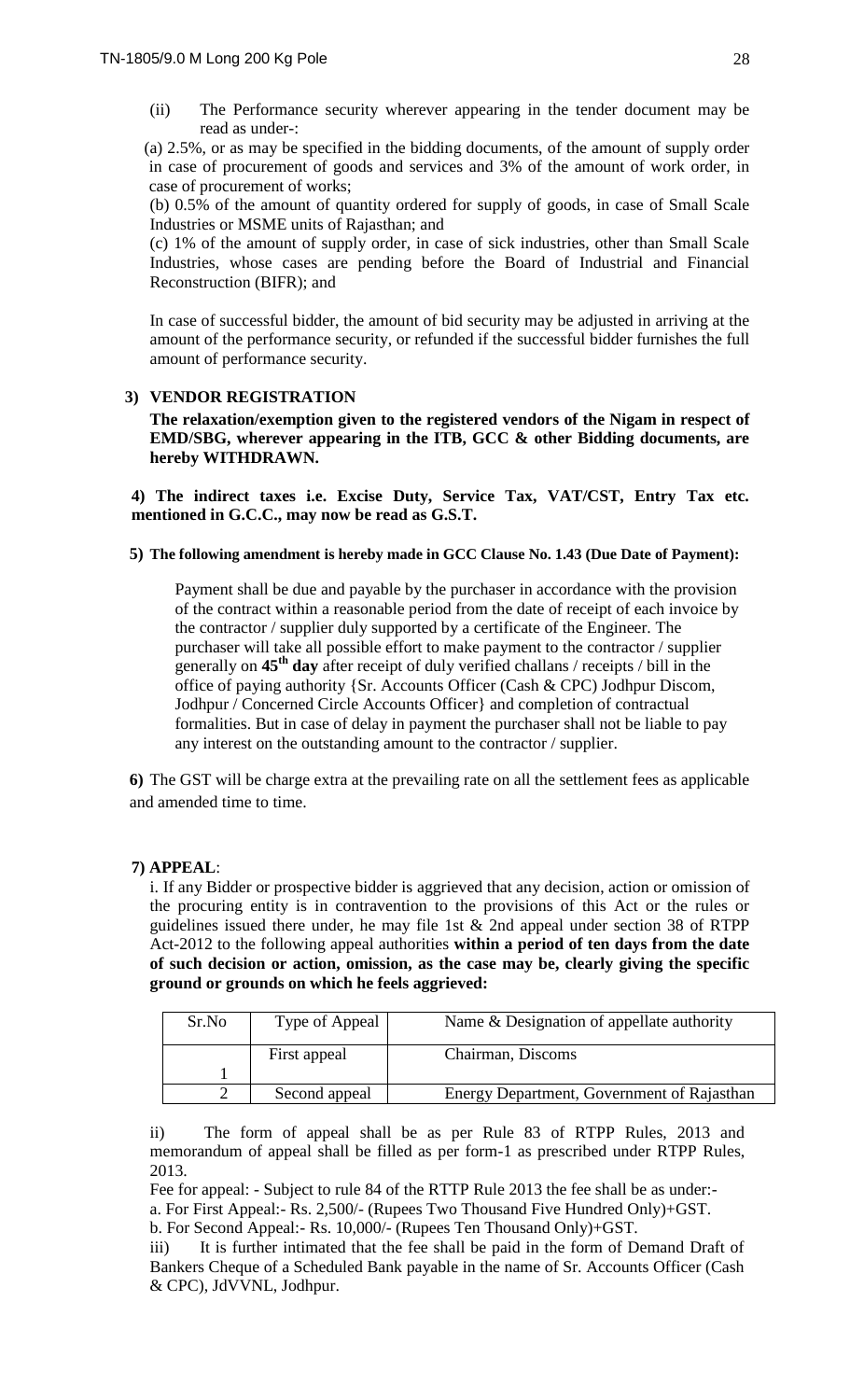iv) Provided that after the declaration of a Bidder as successful the appeal may be filed only by a Bidder who has participated in procurement proceedings:

v) Provided further that in case a Procuring Entity evaluates the Technical Bids before the opening of the Financial Bids, an appeal related to the matter of Financial Bids may be filed only by a Bidder whose Technical Bid is found to be acceptable.

vi) The officer to whom an appeal is filed under para (1) shall deal with the appeal as expeditiously as possible and shall endeavour to dispose it of within thirty days from the date of the appeal.

vii) If the officer designated under para (1) fails to dispose of the appeal filed within the period specified in para (2), or if the Bidder or prospective bidder or the Procuring Entity is aggrieved by the order passed by the First Appellate Authority, the Bidder or prospective bidder or the Procuring Entity, as the case may be, may file a second appeal to Second Appellate Authority specified in the Bidding Document in this behalf within fifteen days from the expiry of the period specified in para (2) or of the date of receipt of the order passed by the First Appellate Authority, as the case may be.

- 8) The bidders should be qualified, not be insolvent, not be in receivership, not be bankrupt or being wound up, should not have affairs administered by a court or a judicial officers, should not have business activities suspended, should not be blacklisted or debarred by any utility/ government agency, should not have a conflict of interest. For this bidder is required to furnish a Declaration as per Appendix-D, on Rajasthan Non-Judicial Stamp Paper of Rs. 100/ (excluding surcharge on Stamp Paper, as per rules)."
- 9) In case the terms & conditions mentioned in PO, ITB & GCC are modified/differ from RTPP Act, then RTPP Act shall supersede.

## **10) Clause 1.12.3 (Minimum Quantity):-**

 The bidder shall be required to quote minimum quantity as under, failing which the offer may be considered non – responsive.

#### **a) 3% of tendered quantity in case of poles.**

- **b)** 5% of tendered quantity for distribution transformer of rating 40 KVA & below and
- **c)** 10% of the tendered quantity in case of all other items.

**However, this would be only 25% of aforesaid quantity in respect of Rajasthan based bidders for all other items except poles.** In case the quoted quantity is higher than the required minimum quoted quantity  $\&$  the firm does not qualifies for the quoted quantity as per evaluation criterion, the offer be considered for the quantity for which the bidder qualifies as per evaluation criterion but not less than the minimum required quoted quantity.

**Addendum in the provision of Instruction to bidder (ITB) in the clause No. 1.12.2 for quantity allocation as per award criteria of purchase manual in accordance to the clause no. 74 of RTPP rules:**

#### **1.12.2(A) for quantity allocation**

#### **(i) Trial order under Para No. 22.17 (a) & (b) of purchase manual**

(a) Any bidder located within or outside the state of Rajasthan has participated for the first time in a particular Discom & meeting minimum qualification requirement and has supplied the tendered material/or of higher rating in other utility shall be treated as an old supplier. Rajasthan's firms although supplied in past but not meeting minimum quantity supplied criterion including altogether new units which have not supplied any quantity but having adequate & required manufacturing and testing facility and technical knowhow of the tendered material shall be considered as new firms and would be eligible for trial order only. In case of supply made to the licensed power utility out side India, the C.A. certificate furnished by firm shall be considered.

**Note: -** The material supplied and accepted for same/higher rating for turnkey project(s) to a licensed power utility/Govt. shall be considered for the purpose of evaluating criteria. The certificate given by C.A. shall indicate above quantity separately.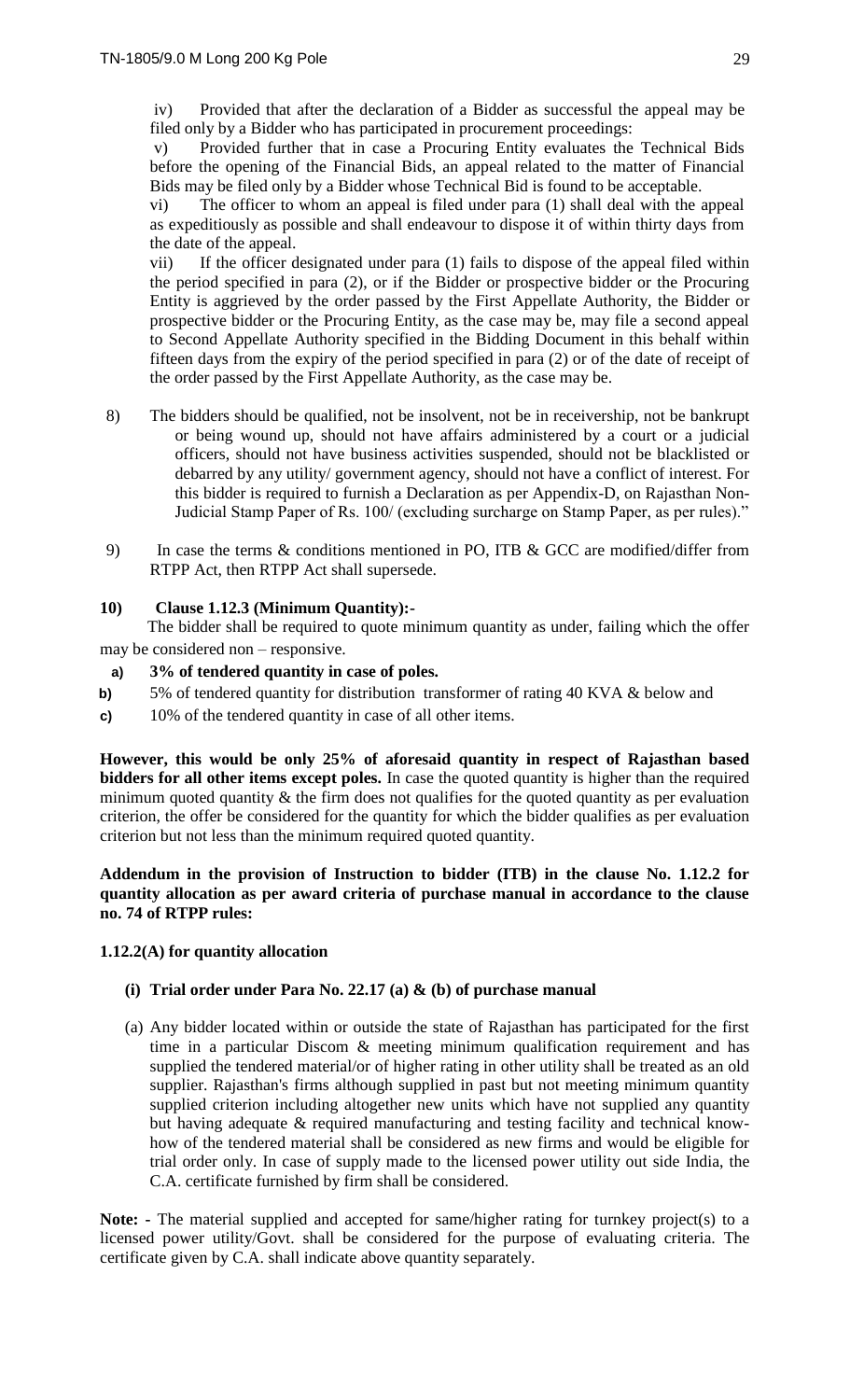- (b) (i) The trial order for a particular item shall not generally exceed 10 % of the total quantity considered for placement of order. This ceiling may, however, be relaxed by the corporate level purchase committee up to the extent of 30 %, to take the advantage of lower price where situation of differential prices offering is arising.
- (ii) The capacity & capability assessment of a bidder located outside state of Rajasthan who otherwise qualifies but is participating for the first time shall not be carried out. Similarly, For the tendered item(s) where the valid BIS license is an essential qualification requirement and the bidder possesses the valid BIS but new to the utility. The capacity/capability assessment of such a bidder shall also not be carried out.

#### **(iii)Award criteria under Para No. 10.2 (iii) of purchase manual**

(a) In case of distribution transformers of rating 40 KVA and below, LT cables & conductors and fabricated steel items, order quantity may be distributed in the following manner: -

 **20% to L1 15% to L2 10% to L3 05% to L4**

50% to be distributed equally among other firms subject to the condition that not more than 5% of the quantity to be purchased will be allotted to any one of such firms. The balance, if any will be distributed in the same proportion as indicated above among the first four firms.

(b) In case of other items except poles, order quantity may be distributed in the following manner:

**40% to L1 20% to L2 10% to L3 06% to L4**

The balance quantity may be equally distributed among other firms subject to the condition that not more than 4% of the quantity to be purchased will be allotted to any such firm. The balance, if any, will be distributed in the same proportion as indicted above the first four firms.

(c) In case of poles, the order may be awarded on the basis of landed cost (material and transportation taken together). The allocation of quantity location/destination wise may be made among the eligible firms in equal proportion as far as possible.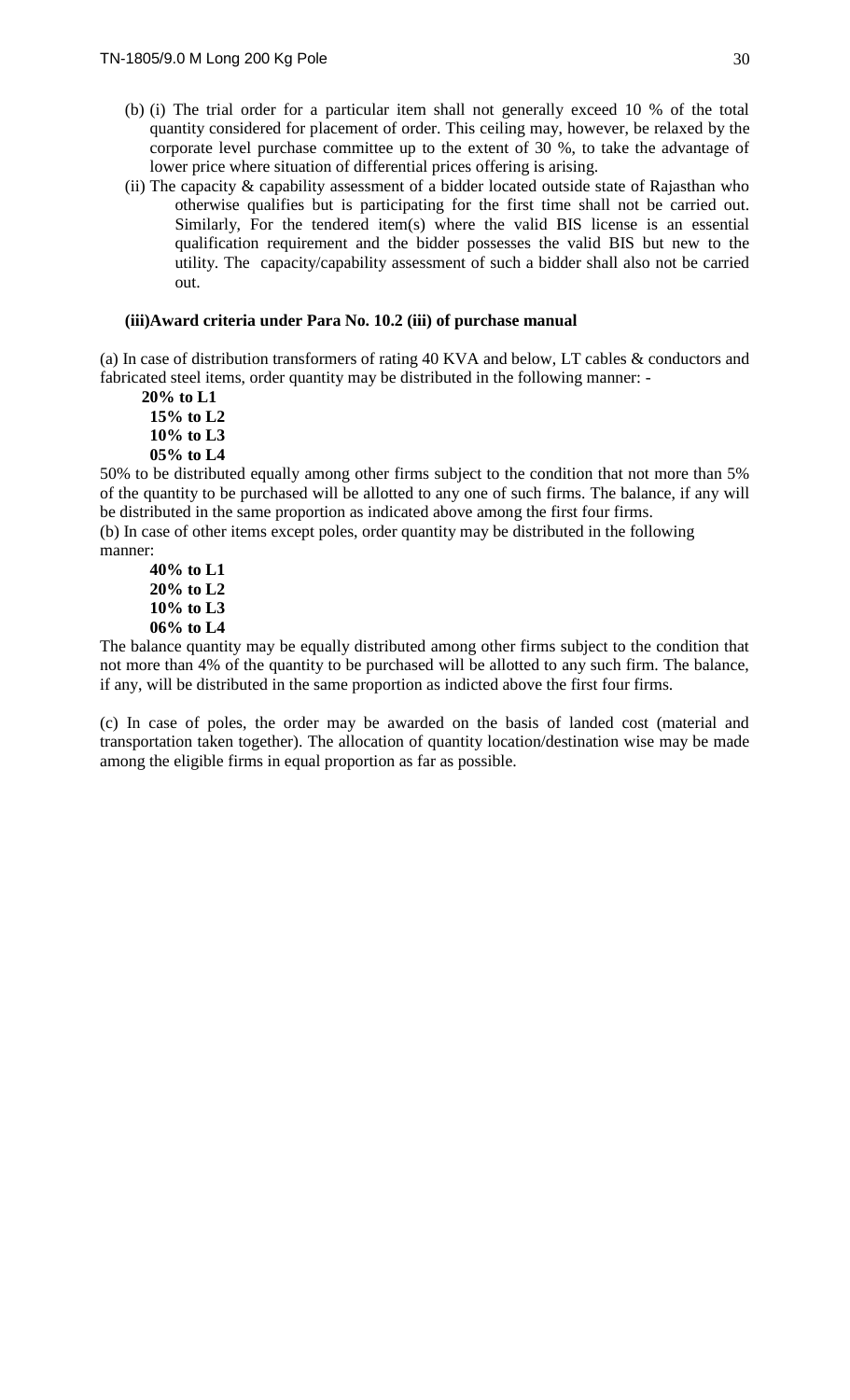## **APPENDIX-C**

Bank Guarantee No. \_\_\_\_\_\_\_. Security Amount : \_\_\_\_\_\_\_. Issued on dated : \_\_\_\_\_\_\_\_. Valid upto : \_\_\_\_\_\_\_\_. Claim upto / Grace period: \_\_\_\_\_\_\_\_\_.

## **PERFORMA OF BANK GUARANTEE FOR BID SECURITY**

(Bank Guarantee in lieu of bid Security on non-judicial Stamp Paper of Rajasthan State of 0.25% of the B.G. value or Rs.25,000/-, whichever is less)

To,

The Superintending Engineer (MM&C), Jodhpur Vidyut Vitaran Nigam Limited, Jodhpur.

- 1. Whereas (name of the Bidder) (hereinafter called "the Bidder") has submitted its bid dated (date of submission of bid) for (name of contract/ name of the material with Bid no. / TN No. \_\_\_\_\_) (hereinafter called 'the Bid").
- 2. KNOW ALL PEOPLE by these presents that WE \_\_\_\_\_\_\_\_\_\_\_\_\_\_ (name and address of branch of Bank ) of \_\_\_\_\_\_\_\_\_ (name of country), having our registered office at (addresses of bank) (hereinafter called 'the Bank''), are \_\_\_\_\_\_\_\_\_\_\_\_\_\_\_\_\_\_\_\_\_\_ (addresses of bank) (hereinafter called 'the Bank"), are bound unto \_\_\_\_\_\_\_\_\_\_\_\_\_\_\_ (name of Purchaser) (hereinafter called "the Purchaser") in the sum of Rs.  $*$  for which payment well and truly to be made to the said Purchaser, the Bank binds itself, its successors, and assigns by these presents sealed with the Common Seal of the said Bank this \_\_\_\_\_\_\_ day of \_\_\_\_\_\_ 20\_\_\_\_.
- 3. THE CONDITIONS of this obligation are :
	- i. If the bidder withdraws its Bid during the period of bid validity specified by the Bidder in the Bid Form; or
	- ii. If the bidder refuses to accept the correction of error in his Bid; or
	- iii. If the bidder, having been notified of the acceptance of its Bid by the purchaser during the period of bid validity:
	- a. Fails or refuses to execute the Contract Agreement within the time specified in purchase / work order, if required, or
	- b. Fails or refuses to furnish the performance security within the time specified in purchase / work order in accordance with the GCC, or
	- c. Fails to commence supply of goods or services or execute work as per purchase / work order within time specified.
	- iv. If the bidder breaches any provision of the Code of integrity specified in the RTPP Act and Chapter VI of the RTPP Rules.
- 4. We undertake unconditionally and irrevocably to guarantee as primary obligator and not as surety merely to pay to the purchaser a sum of Rs. \_\_\_\_\_\_\_\_\_\_\_\_ (in words Rs. \_\_\_\_\_\_\_\_\_\_\_\_\_\_\_\_\_\_\_\_\_\_\_\_\_\_\_\_\_\_\_\_\_\_\_\_\_\_) upon receipt of its first written demand, without the purchaser having to substantiate its demand, provided that in its demand the Purchaser will note that the amount claimed by it is due to it owing to the occurrence of one or all of the above three conditions specifying the occurred condition or conditions.
- 5. The decision of the Superintending Engineer (MM&C), Jodhpur Vidyut Vitaran Nigam Limited, Jodhpur shall be final whether breach has been committed on the right to demand the amount of guarantee from us which has accrued to the purchaser.
- 6. This guarantee shall not cease or determine, if the purchaser grants time or indulgence or vary the terms of the contract with the Contractor or without our consent or knowledge.
- 7. The guarantee herein contained shall not be affected by any change in the constitution of the Contractor.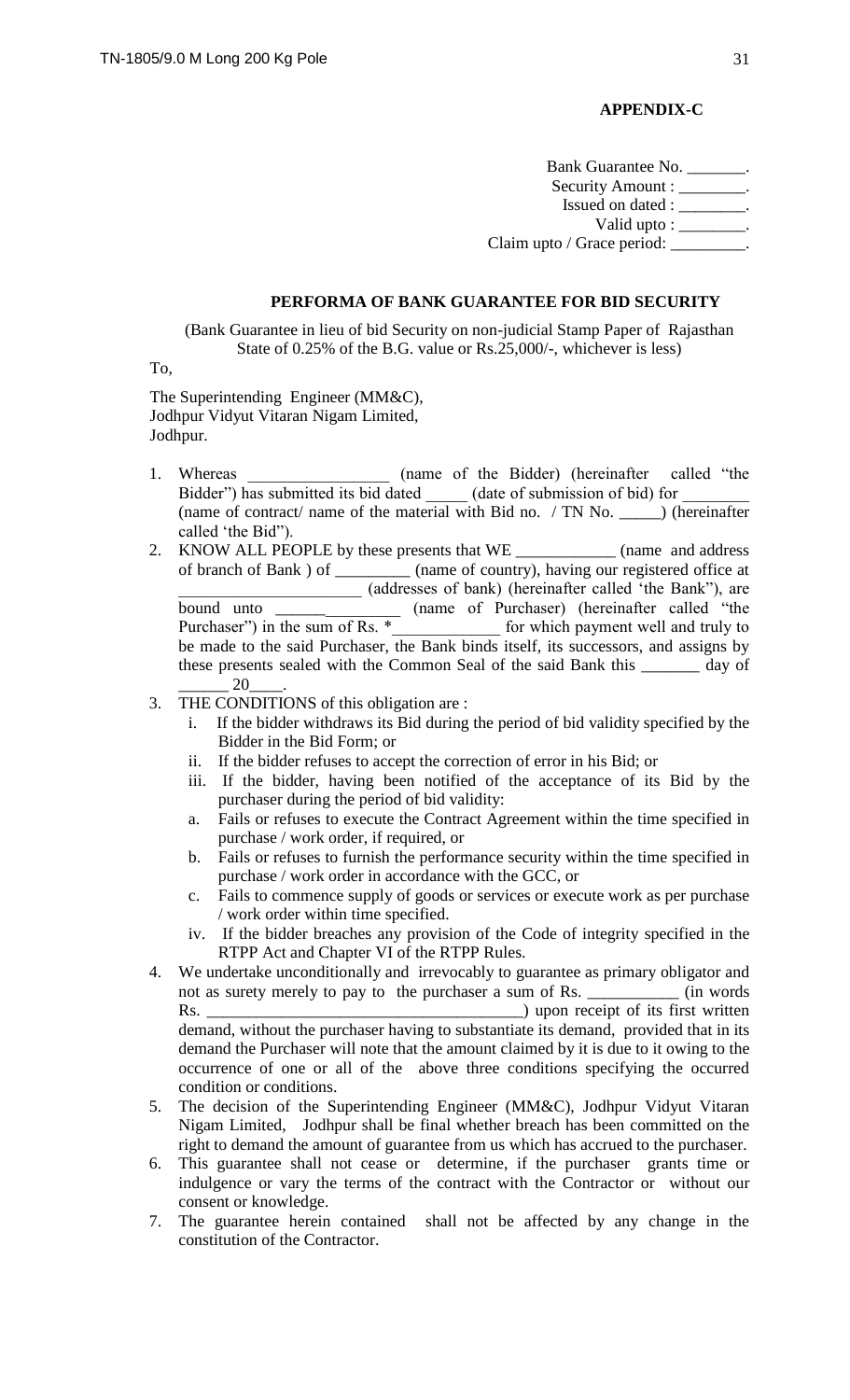- 9. All disputes arising under the said guarantee between the Bank and the Nigam or between the Contractor and the Nigam pertaining to the guarantee, shall be subject to the jurisdiction of the Courts in Jodhpur, Rajasthan alone.
- 10. This guarantee will remain in force up to and including one hundred eighty (180) days after the date of the opening of bids, i.e. upto \_\_\_\_\_\_\_\_\_\_\_, with a further grace period of Ninety (90) days and any demand in respect thereof should reach the Bank not later than the above date.

Yours faithfully, Bankers (EXECUTANT) Signed by the above named Bank in presence of : (signature with full Name and Address)

Witness :

.

1. \_\_\_\_\_\_\_\_\_\_\_\_\_\_.  $2.$ 

Attested by Notary Public, First Class Magistrate or directly confirmed by the executing Bank.

\* The Bidder should insert the amount of the guarantee in words and figures denominated in the currency of bid.

**Note** : In case the bid is submitted by a Joint Venture, the Bid Bank guarantee shall be in the name of Lead partner or in the name of joint venture partners submitting the Bid covering all the partners of the joint venture.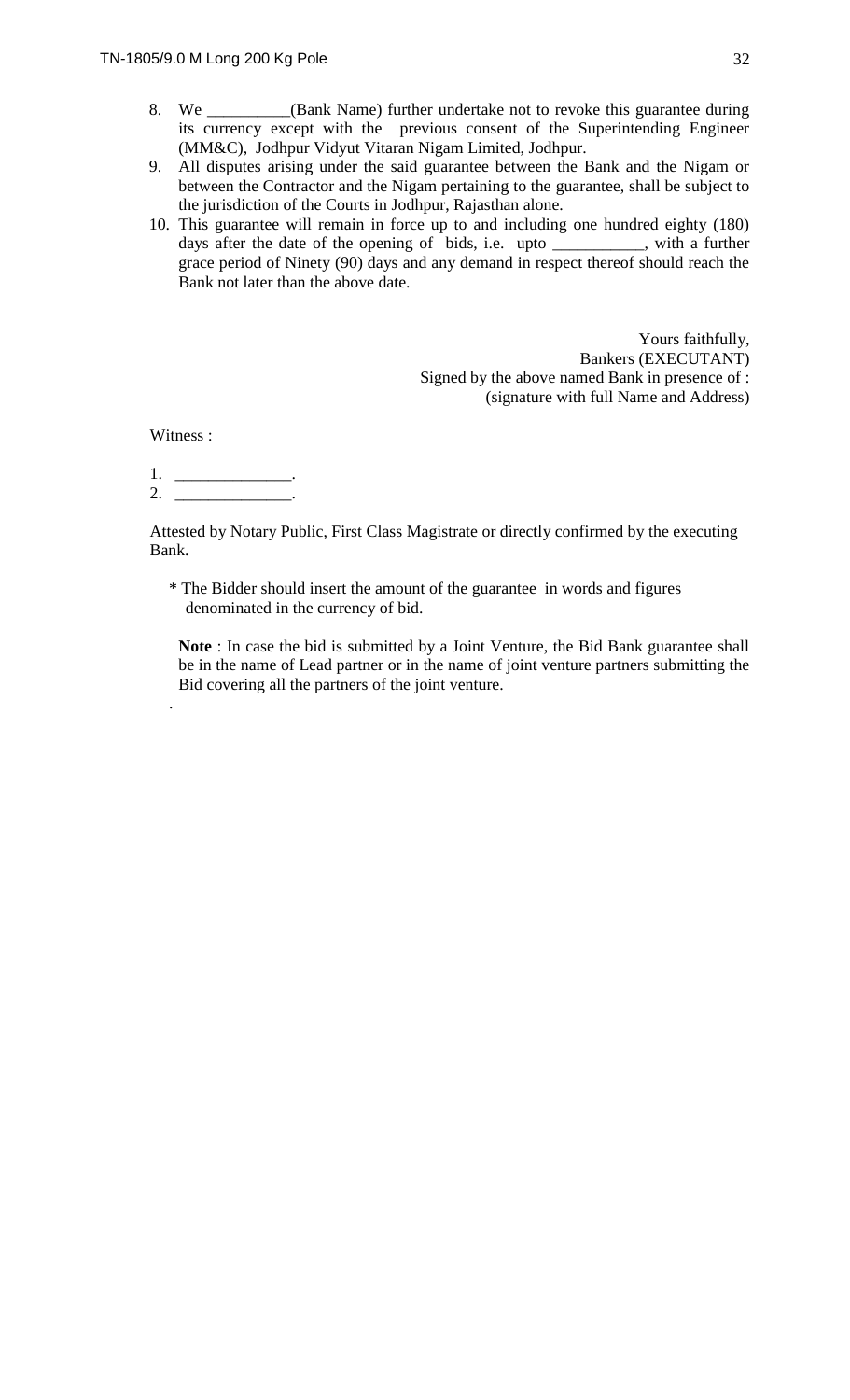#### **APPENDIX-D**

#### **Declaration by the Bidder**

(On Rajasthan Non-Judicial Stamp Paper worth Rs.100/- + Surcharge on Stamp Paper as per rules)

In relation to my/ our bid submitted to SE (MM&C) JdVVNL, Jodhpur, For procurement of \_\_\_\_\_\_\_\_\_\_\_\_\_\_\_\_\_\_\_\_\_\_\_\_\_\_\_\_\_\_\_\_\_\_\_\_\_\_\_\_\_\_\_\_\_\_\_\_\_\_\_\_\_\_\_ in response to their notice inviting bids under TN- \_\_\_\_\_\_\_\_\_\_\_\_\_\_\_\_\_\_\_\_\_\_ I/ We hereby declare under section 7 and 11 of Rajasthan Transparency in Public Procurement Act, 2012, that : -

**1.** I/We possess the necessary professional, technical, financial and managerial resources and competence required by the bidding document issued by the procuring entity.

**2.** I/We have fulfilled my/ our obligation to pay such of the taxes payable to the Union and the State Government or any local authority as specified in the bidding document.

**3.** I/We are not insolvent, in receivership, bankrupt or being wound up, not have my/ our affairs administered by a court or a judicial officer, not have my/ our business activities suspended not blacklisted by any utility/ Govt. agency, not have a conflict of interest and not the subject of legal proceeding for any of the foregoing reasons.

**4.** I/We further undertake that I/We have not been debarred under the provisions of Section 46 of RTPP ACT, and Rules as mentioned hereunder by any procurement entity/ Govt. agency:-

a) We are not convicted of an offence under the prevention of corruption Act, 1988 (Central Act No, 49 of 1988); or

b) We are not convicted of an offence under the Indian Penal Code, 1860 (Central Act No,45 of 1860) or any other law for the time being in force, for causing any loss of life or property or causing a threat to public health as part of execution of a public procurement contract; or

c) We have not breached the code of integrity prescribed in terms of Code of integrity.

**5.** I/We do not have, and our directors and officers not have, been convicted of any criminal offence related to my/ our professional conduct or the making of false statements or misrepresentations as to my/ our qualifications to enter into a procurement contract within a period of three years preceding the commencement of this procurement process, or not have been otherwise disqualified pursuant to debarment proceedings.

**6.** I/We do not have a conflict of interest as specified in the Rajasthan Transparency in Public Procurement Act, 2012, Rajasthan Transparency in Public Procurement Rules, 2013 and the bidding document, which materially affects fair competition.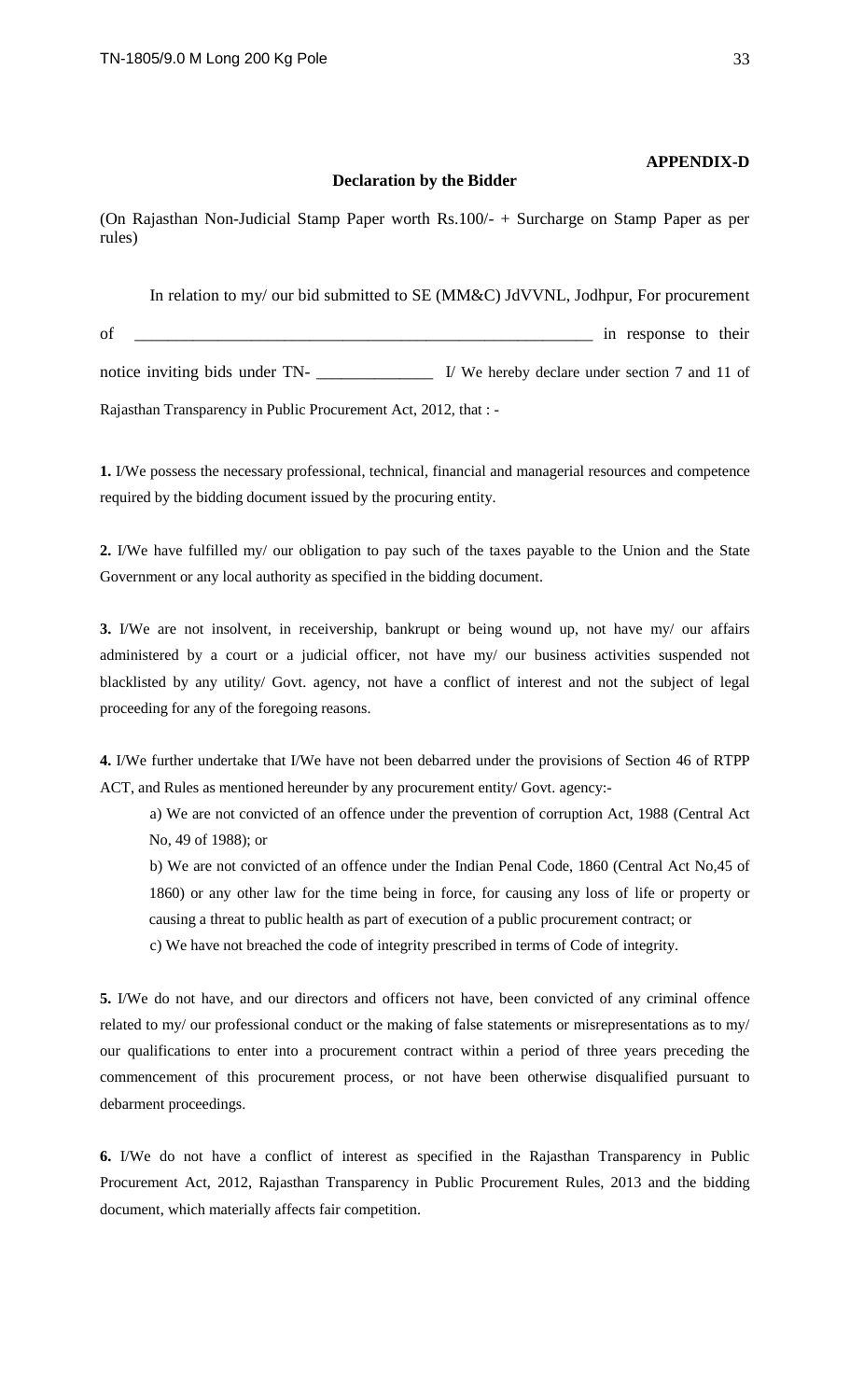**7.** I/We have complied and shall continue to comply with the Code of Integrity as specified in the Rajasthan Transparency in Public Procurement Act 2012, Rajasthan Transparency in Public Procurement Rules, 2013, and this Bidding Document, till completion of all obligations under the Contract.

**\_\_\_\_\_\_\_\_\_\_\_\_\_\_\_\_\_\_\_**

Date : Signature of bidder Place : Name : Name : Name : Name : Name : Name : Name : Name : Name : Name : Name : Name : Name : Name : Name : Name : Name : Name : Name : Name : Name : Name : Name : Name : Name : Name : Name : Name : Name : Name : Name Designation : Address :